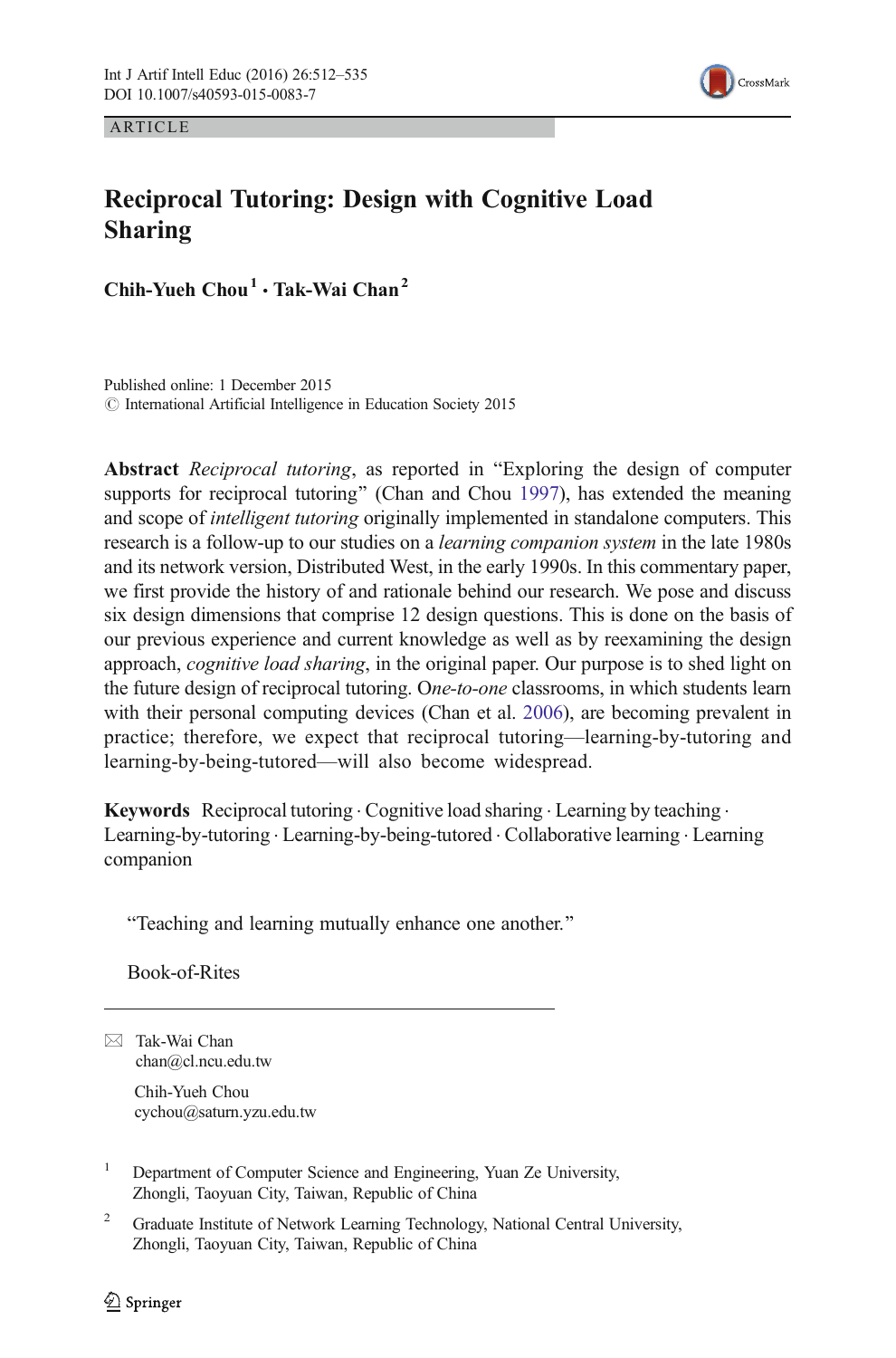#### From Learning Companion to Reciprocal Tutoring and Beyond

Examining the foundations of prior research may facilitate future research. Reciprocal tutoring systems (RTSs; Chan and Chou [1997](#page-20-0)) were an intermediate outcome of a sequence of research that began with the development of learning companion systems (LCSs; Chan and Baskin [1988](#page-20-0)) in the late 1980s, when Chan was working on his PhD project. An LCS, considered an alternative breed of intelligent tutoring systems (ITSs) in the late 1980s, was modeled after two virtual agents—a virtual learning companion (as a peer student) and a virtual tutor—while interacting with a student (Fig. 1).

Conceptually, the goal of the virtual tutor in the traditional ITS is "to try to alter the student's evolving interpreted knowledge so that it *converges* to the tutor's own, which is a much higher level but rather static one" (Chan [1991,](#page-20-0) page 4). The virtual tutor mainly monitors learning activities and supports the student to enable "the convergence to be effective^. Different from traditional ITS, when students engaged in identifying and evaluating emerging ideas in addition to planning and developing solutions in LCS, they may be challenged by peer students. Hence, students have to defend, unfold, examine, and reflect on their own ideas while identifying possible mistakes of their peers. "Such a process of mutual justification may not easily happen in a student-tutor situation because of different social status and knowledge levels, and thus different expectations. Thus, learning, in an LCS environment, is the *merging* of two evolving versions of interpreted knowledge into the tutor's one" (Chan [1991](#page-20-0), page 4) (Fig. [2\)](#page-2-0).

In the general research area of technology enhanced learning, the paper on learning companion published in 1988 was possibly the first paper adopting Vygotsky's theory ([1978](#page-23-0)) on the proximal zone of development and scaffolding. From Vygotsky's perspective, scaffolding is a temporary form of social assistance where a more capable peer assists a student by providing feedback to the student or sharing part of the learning task; this assistance fades gradually as the student masters the task.

How does a student interact with a learning companion? Three "protocols" of learning activities (presently are termed as "scripts" in the area of computer supported collaborative learning, Kobbe et al. [2007](#page-22-0)) were designed in a prototype system called Integration-Kid (Chan and Baskin [1988](#page-20-0)) (Fig. [3](#page-2-0)). The first protocol involved using "the



Fig. 1 Intelligent tutoring system and learning companion system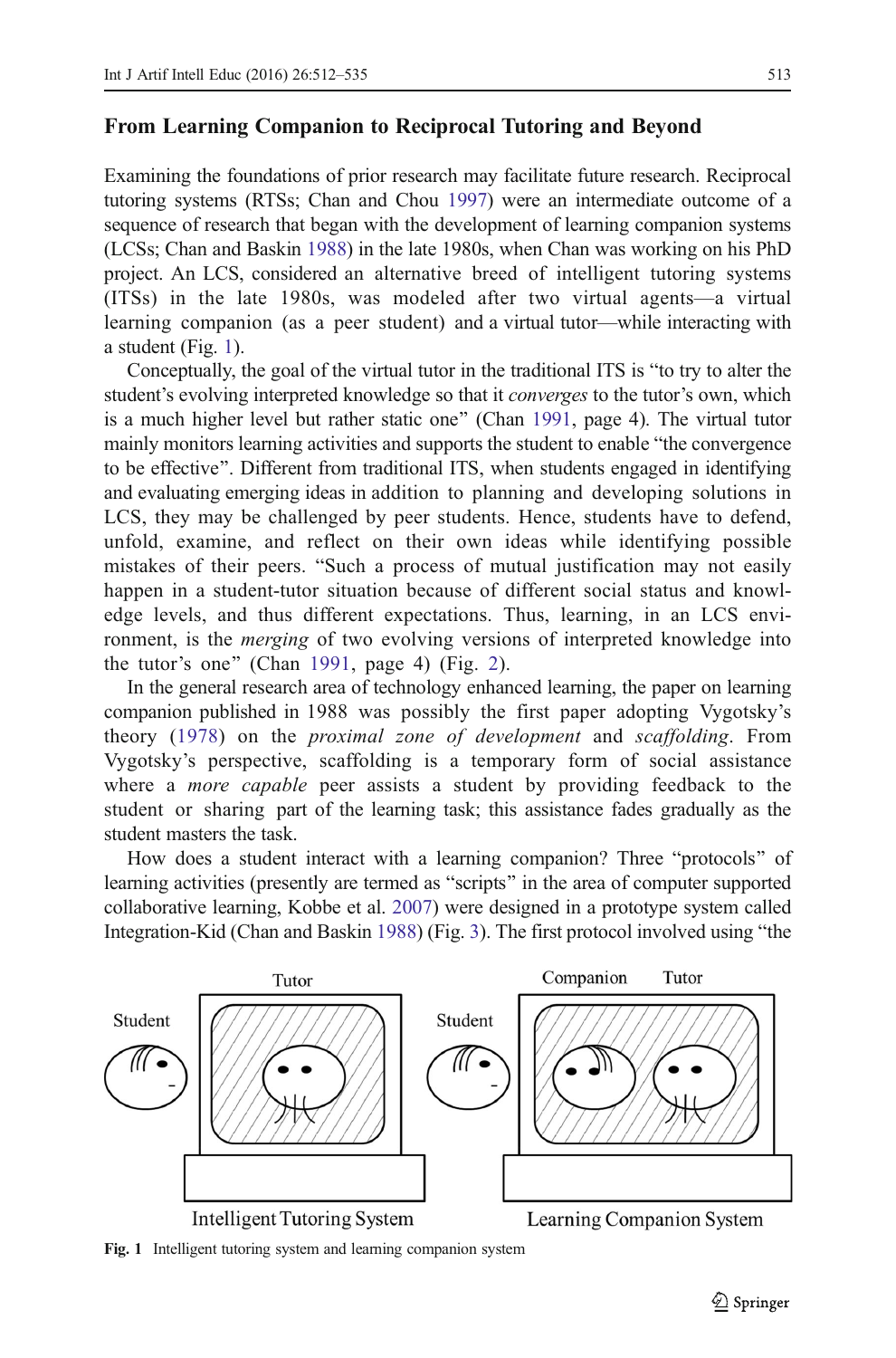<span id="page-2-0"></span>

Fig. 2 Dynamic cognitive changes (Chan [1991](#page-20-0))

companion as a competitor"; in this system, the student and companion compete when solving a set of problems independently, where the teacher judges the students' work and offers hints. The second and third protocols involved collaborative learning: "one works while the other watches" and "working on the same problem through responsibility sharing." In these two collaborative learning protocols, the student and companion alternate roles when solving problems, whereas the teacher issues problems, demonstrates examples, and offers retrospective comments. The LCS paradigm actually represents a broad spectrum of studies "because of possible variations in the number and identities of agents.^ For example, the student serves as a tutor and "learns how to learn by teaching the learning companion" (Chan and Baskin [1988](#page-20-0), page 199).

Distributed West was developed to explore the spectrum of the learning companion studies. In Distributed West, two students used their personal computers connected by a network cable to collaborate with or compete against each other with or without a computer simulated companion (Chan et al. [1992\)](#page-20-0) (Fig. [4](#page-3-0)). Thus, it extended the first LCS—Integration-Kid—from a standalone system to a networked system and from interacting with two virtual agents (virtual tutor and virtual learning companion) to with more than two agents (including the human agent on another connected computer). Although Distributed West was a natural extension of the first LCS, it is interesting to



one works while the other watches

(c) Companion as a collaborator, working on the same problem through responsibility sharing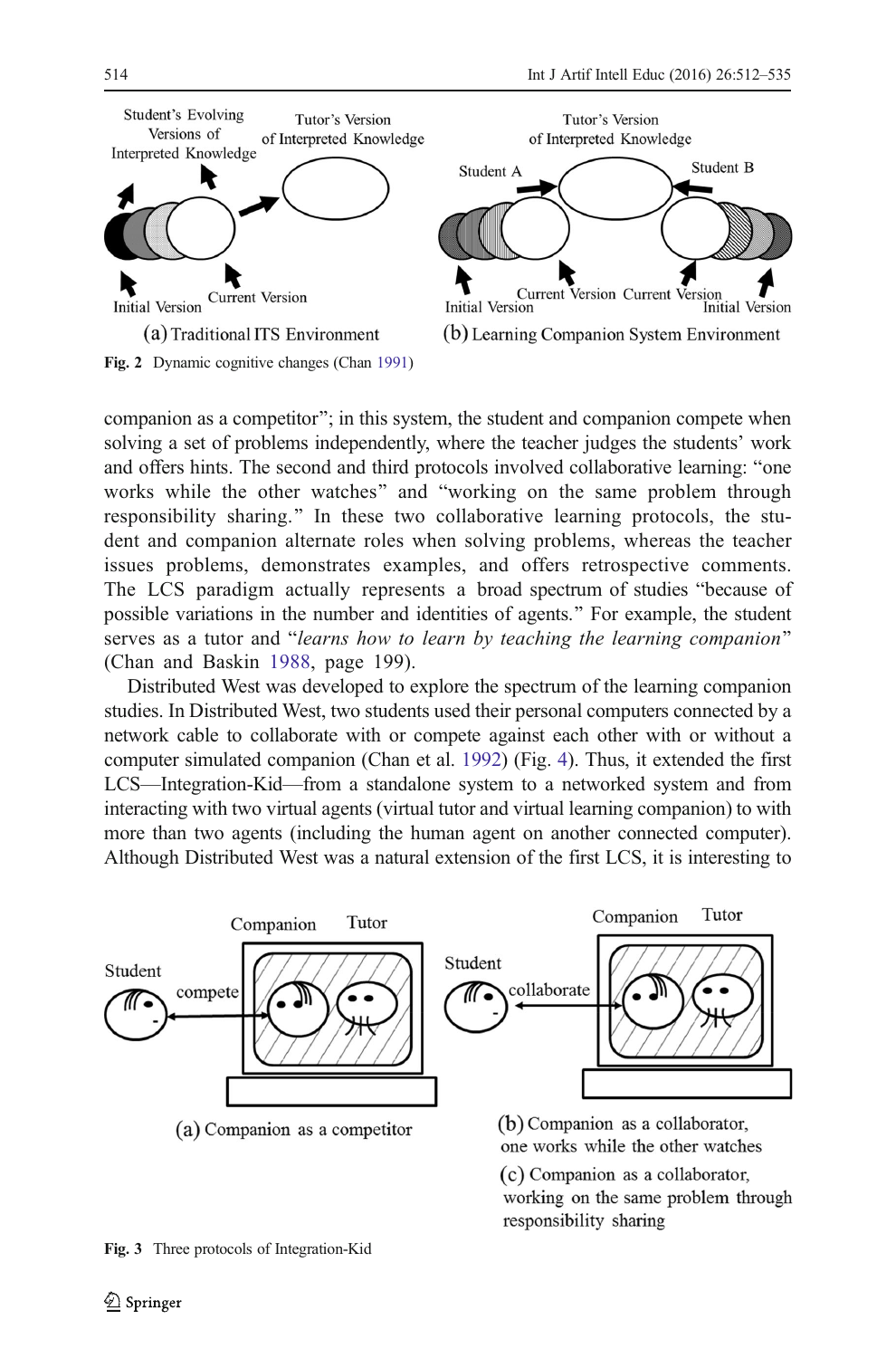<span id="page-3-0"></span>

Fig. 4 A protocol of Distributed West

note that it was also possibly the first network learning system dedicatedly developed for students to interact in real time. It supported students to learn collaboratively and competitively with a learning game.<sup>1</sup> When a student played the Distributed West game for learning binary number computation, a virtual tutor was available on each student's computer to offer hints for the learning task if necessary. After implementing the prototype system, we conducted a trial experiment in which, we connected all of the computers in a personal computer lab in pairs to enable a class of freshmen undergraduate students to learn and use the system in pairs (RTSs were a sequel to Distributed West in which two students had a tutor– tutee relationship for one task and switched roles for another task). We foresaw that this computer lab might resemble a classroom in the future, thus we called it a futuristic intelligent classroom (Chan et al. [1992\)](#page-20-0). It also indicated that such a classroom with connected computers might represent a network learning community. Currently, we refer to these classrooms as *one-to-one*  $(1:1)$  classrooms (Chan et al. [2006\)](#page-21-0), in which every student learns with a personal computing device, such as notebook, tablet PC, or smart phone. It enables all students to work with their own computers. Notably, in Chinese, the word "computer" is literally translated as "electronic brain." In a classroom with 30 students (thus 30 human brains), if all students are working with their own computers ("electronic brains"), then, as designers, we must evaluate how every student's brain can derived the highest benefit from the other 59 brains: 30 "electronic brains" in addition to 29 human brains. Another perspective on human companions and classrooms with connected computers is to build a network *learning society*. EduCity, started in 2000, was the first attempt to realize this vision. It overcame the confines of school walls and was comprised of a hierarchy of communities that reached more than 1.5 million students, in 15,000 classrooms, within 1800 schools (Chan et al. [2001;](#page-21-0) Chan [2010;](#page-20-0) Chang et al. [2003](#page-21-0); Atkins et al. [2010](#page-20-0)).

Another perspective of the learning companion studies is to explore the time span of a student's relationship with their learning companion. This relates to the notion of a "lifelong learning companion," which accompanies a student from childhood to adulthood (Chan et al. [2001](#page-21-0); Chou et al. [2003](#page-21-0)). Cloud computing and storage technology enables storing a student's lifelong learning profiles, hence, establishing students' lifelong learning companions. Furthermore, with the advancement in robot technology, such a companion may become a lifelong robot companion.

<sup>&</sup>lt;sup>1</sup> West was a classic computer learning game (Burton and Brown [1979\)](#page-20-0). Distributed West, developed based on West, was a network version of West.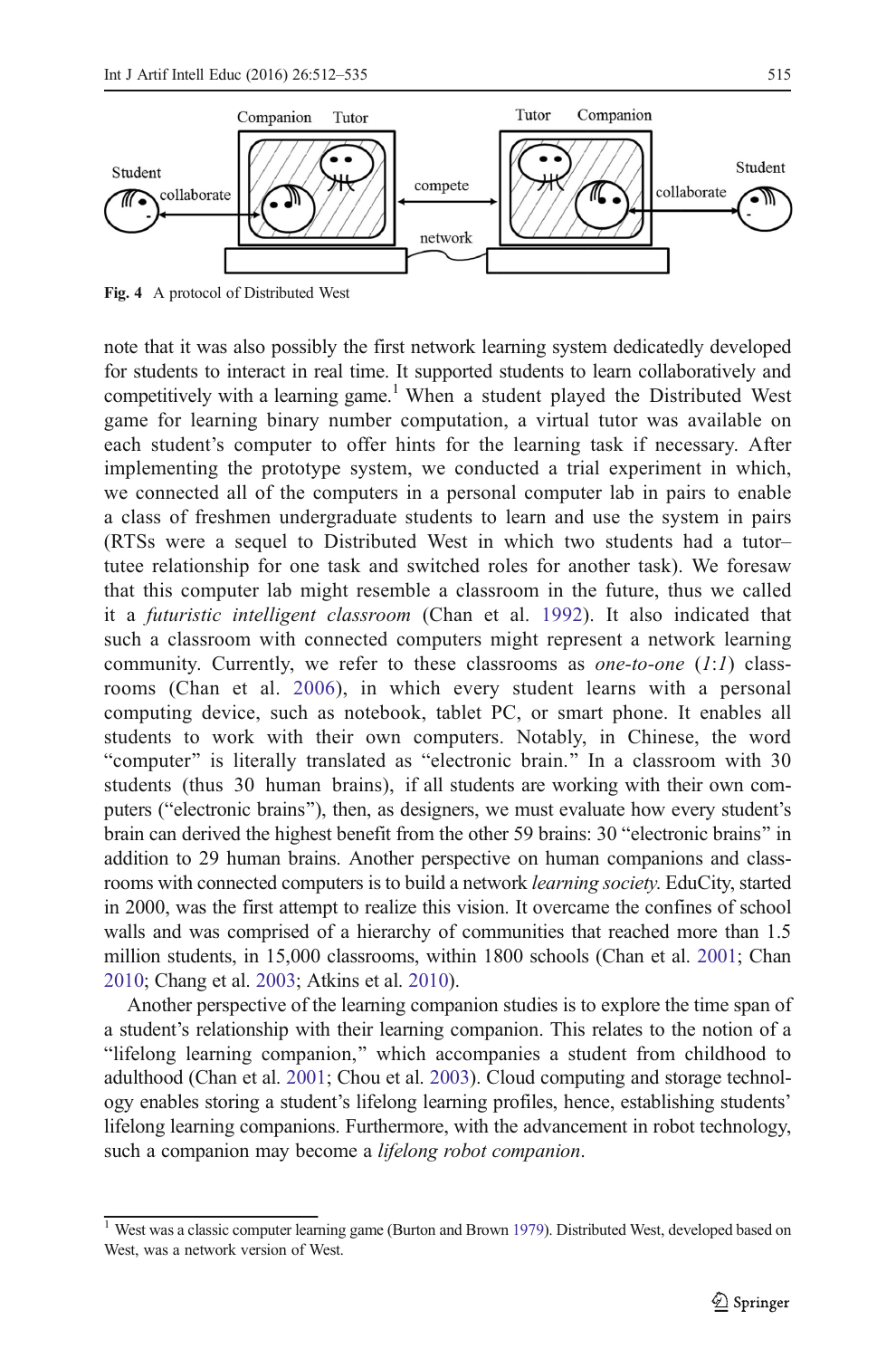# Emerging Design Problems

LCS research has expanded ITS research by introducing variations on the number, roles, relationships, and knowledge levels of the agents (Chan and Baskin [1988](#page-20-0); Chan et al. [1992](#page-20-0); Chou et al. [2002a\)](#page-21-0). An agent can be either a human or a computer-simulated character. The agent's role can be a tutor, peer competitor, peer tutor, peer tutee, or collaborator (Chou et al. [2003](#page-21-0)). An LCS may contain multiple companions, while the agents' levels can be weak or strong as well as similar or different when compared with the human student (Hietala and Niemirepo [1998](#page-21-0); Chou et al. [2002a](#page-21-0); Uresti and Boulay [2004\)](#page-23-0). We enumerated 768 possible LCS learning protocols by assessing various possible numbers and roles of human students and computers as well as other possible factors affecting student interactions (Chan et al. [1992](#page-20-0)). One possible protocol involves two agents that have a tutor–tutee relationship for one task and switch roles for another task. The protocol has become the basic form of an RTS. We further explored the design space of RTSs with various combinations of six design dimensions: task partition, social scaffolding (virtual, robot, and human agents), scaffolding tools, scaffolding and fading, student modeling, and benefit-cost-tradeoffs (Chan and Chou [1997](#page-20-0)) (Fig. 5). Scaffolding talks about how students are assisted or supported to perform a task beyond their abilities as well as how the assistance fades to enable them to perform a task by themselves (Pea [2004\)](#page-22-0). There are two types of scaffolding: social scaffolding and technological scaffolding. Social scaffolding refers to the assistance offered by agents, which may be virtual, robot, or human. Technological scaffolding denotes computer-enabled scaffolding tools to assist learning. The design space of RTSs is similar to the components of a collaboration script: participants, activities, roles, resources, and groups (Kobbe et al. [2007\)](#page-22-0). In RTSs, the main sub-tasks or activities are tutoring (learning-by-tutoring, also termed as learning-by-teaching) and tuteeing (learning-by-being-tutored); the activities are dispatched to multiple agents (participants and group), where humans or computer-simulated characters play such roles as tutor, tutee, collaborator, and competitor. Some RTSs provide scaffolding tools (resources) to assist students in role-playing to complete sub-tasks. Student modeling supports adaptivity to optimize student learning. Benefit-cost-tradeoffs concern the tradeoffs of the benefits and implementation costs of the design. The problems encountered in the design space of RTSs are subsequently discussed.



Fig. 5 Design space of RTSs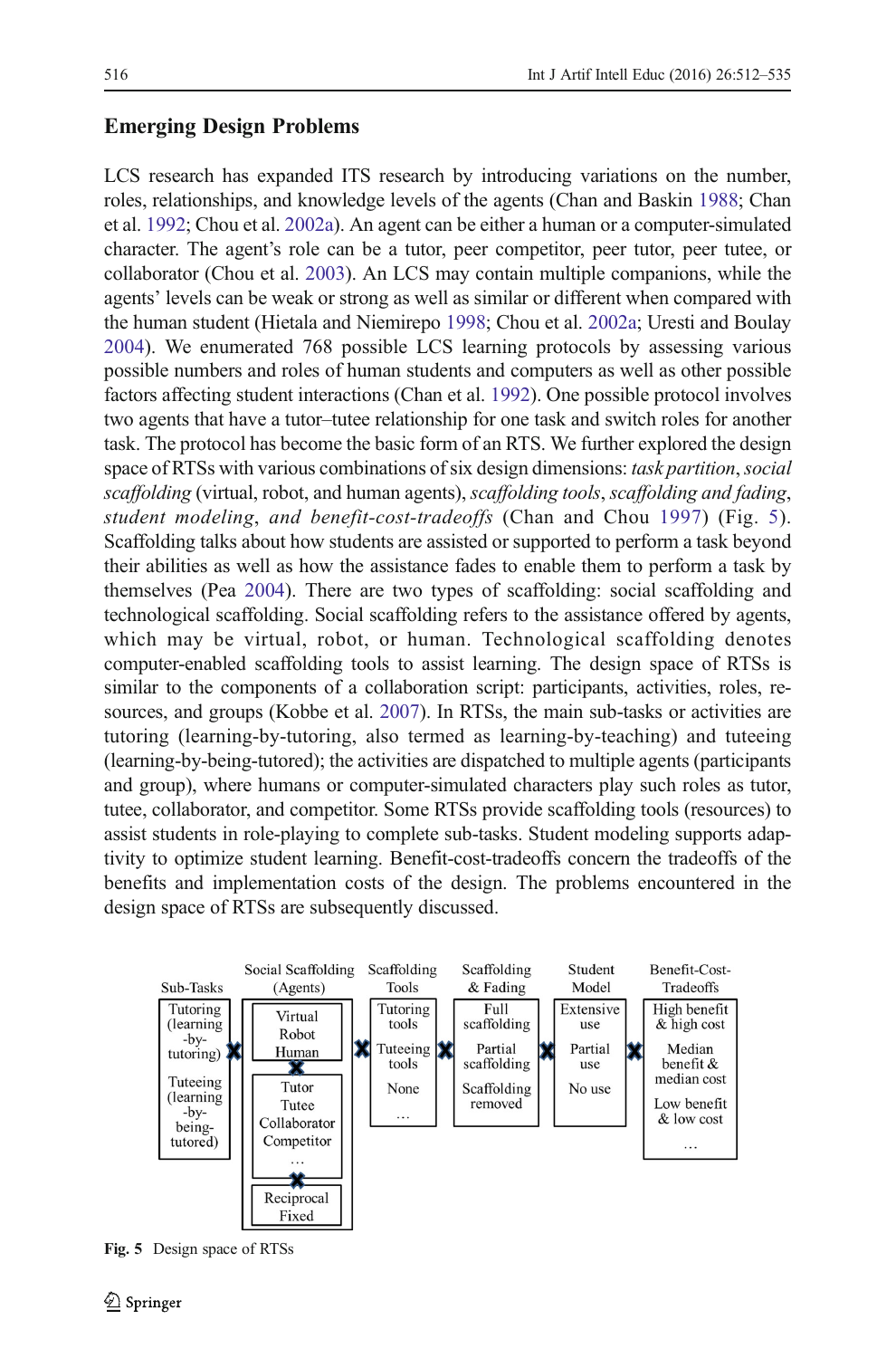As defined in the original paper: "Reciprocal tutoring is a form of cooperative learning by adopting the 'divide and conquer'strategy. A learning task is partitioned into sub-tasks of tutoring and 'tuteeing' where tuteeing is learning by working on the solution while being tutored. These sub-tasks are distributed to different agents and each agent is responsible for a sub-task, while the rest of the work is taken care of by *other agents*" (Chan and Chou [1997](#page-20-0), page 3). Figure 6 illustrates a reciprocal tutoring example scenario, where a student plays the role of a tutor who tutors a student tutee, where the system plays the role of the tutor's tutor. We can also phrase such as follows:

"The tutor's tutor tutors the tutor who tutors the tutee."

That is, the dyad takes turns playing the roles of tutor and tutee in various learning tasks. Thus, reciprocal tutoring is a type of peer tutoring that enables peer students to tutor other students (Delquadri et al. [1986](#page-21-0); Topping [1996;](#page-23-0) King [1998](#page-22-0); King et al. [1998;](#page-22-0) Rittschof and Griffin [2001\)](#page-22-0). The scope of this paper is to design protocols and computer supports for reciprocal tutoring, such as sub-task partition, roles of agents, virtual agents, and computer scaffolding tools.

An RTS designer must access four "brains" (two students and two computers) involved in a single learning task. The designer must analyze how the learning task is decomposed, which "brain" performs which part of the learning task, and how these "*brains*" *should interact*. Students may not engage in a collaborative learning activity sufficiently by themselves (Barron [2003](#page-20-0)); therefore, collaborative scripts are generally designed as instructions and scaffolds to improve collaboration by scripting learning objectives, types of activities, sequencing, role distribution, and types of representation in order to structure the interactive processes among collaborators (Kollar et al. [2006\)](#page-22-0). In designing scripts or protocols for RTSs, learning objectives are learning-by-being-tutored and learning-by-tutoring. The activities are tuteeing and tutoring. Agents, virtual or human, serve as tutors or tutees. Sequencing involves determining whether the roles of the agents are reciprocal. The type of representation involves determining how scripts are presented to students, such as in textual, oral, or graphical presentations. We proposed a cognitive load sharing (CLS) approach for designing RTSs (Chan and Chou [1997\)](#page-20-0).



Fig. 6 Reciprocal tutoring example scenario (Chan et al. [2001](#page-21-0))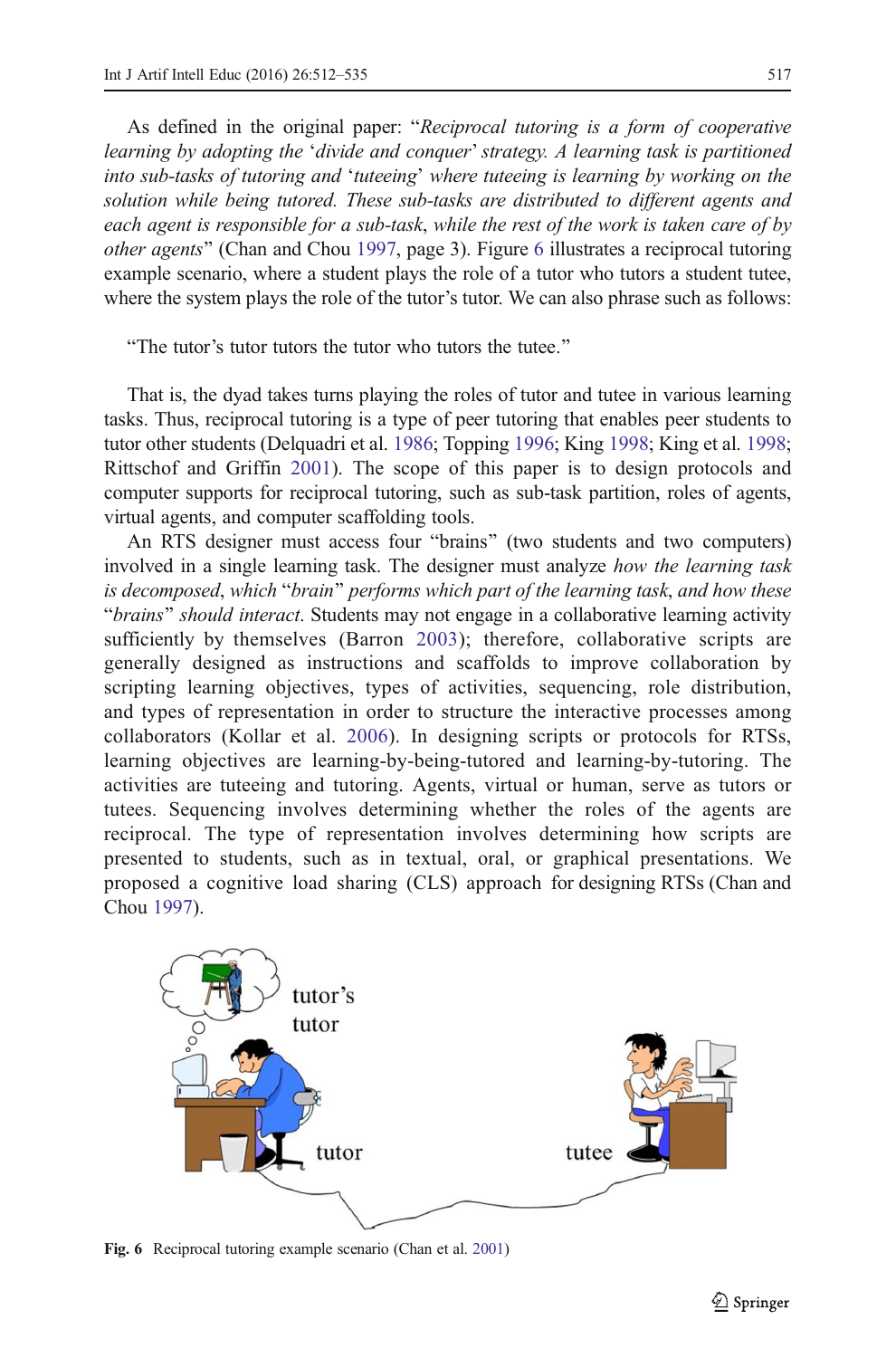### Cognitive Load Sharing Approach

A complex learning task (activity) generally involves many sub-tasks (sub-activities). For instance, solving a problem is a learning task, and comprises sub-tasks such as searching for approaches, constructing a solution, diagnosing a solution if it is not effective, considering alternatives or correcting possible errors, and modifying or reconstructing a solution. As described in the "Conditions of Learning" by Gagne [\(1985\)](#page-21-0), as parts of a learning task, various factors may be evaluated such as how to draw attention, arouse curiosity, and activate prior knowledge before undertaking the task as well as how to sustain motivation after finishing the task to encourage students to complete another task within the same domain. Gagné suggested that the learning prerequisites that must be completed by a student can be identified by analyzing a learning task. This task analysis process is intended to decompose a learning task and identify which actions or cognitive processes must be undertaken by a student; the analysis process can help a designer gain a reasonable understanding of a learning task. Therefore, to design an RTS, we must conduct a task analysis process in order to identify the actions of the tutor, tutee, and their computers. We referred to this process as CLS.

If the learning task is too complex, students may not be able to address all sub-tasks. For instance, writing a Lisp program is complicated, where students may not be able to understand why their programs are ineffective. When we designed RTSs, we considered, "cognitive load sharing is a salient feature of most of the systems ... (Chan and Chou [1997,](#page-20-0) page 7)". The design rationale of the CLS approach is to "divide and conquer" and which entails distributing sub-tasks to computer scaffolding tools or various agents, such as human student tutors, human companions, virtual tutees, or virtual tutors; this enables students to focus on their own sub-tasks, while other agents and computer scaffolding tools address other sub-tasks (e.g., identifying errors and suggesting corrections). Cognitive load, in this context, is the cognitive process that students must use to learn their own assigned sub-tasks. In reciprocal tutoring, students are assumed to do complex learning tasks; additionally, it is assumed that the cognitive load on a single student to complete an entire task is too heavy. Therefore, a learning task must be divided into sub-tasks and distributed to various agents and computer tools in order to share the cognitive load. In the CLS approach, scaffolding is provided in social and technological dimensions by providing real agents, virtual agents, and scaffolding tools (Pea [2004](#page-22-0)). Csikszentmihalyi's flow thoery ([1975](#page-21-0)) suggests that the challenge associated with a task and a student's skills should be matched to prevent the student from becoming anxious or bored. Specifically, to remain engaged in their tasks, students should undertake tasks with appropriate cognitive loads. Therefore, after becoming proficient in their assigned sub-tasks, students are asked to immediately undertake additional sub-tasks to maintain an appropriate challenge, which constitutes fading.

As we investigated the CLS approach, we were unaware that other researchers were also investigating into the "cognitive load" topic mainly from the working memory perspective, which was reported in the book by Sweller et al. [\(2011\)](#page-23-0). These researchers proposed cognitive load theory and two types of cognitive load: Intrinsic cognitive load, imposed by the intrinsic nature of a material, and *extraneous* cognitive load, imposed by the manner in which a material is presented and can be reduced. An excessive cognitive load leads to ineffective learning. Researchers have thus proposed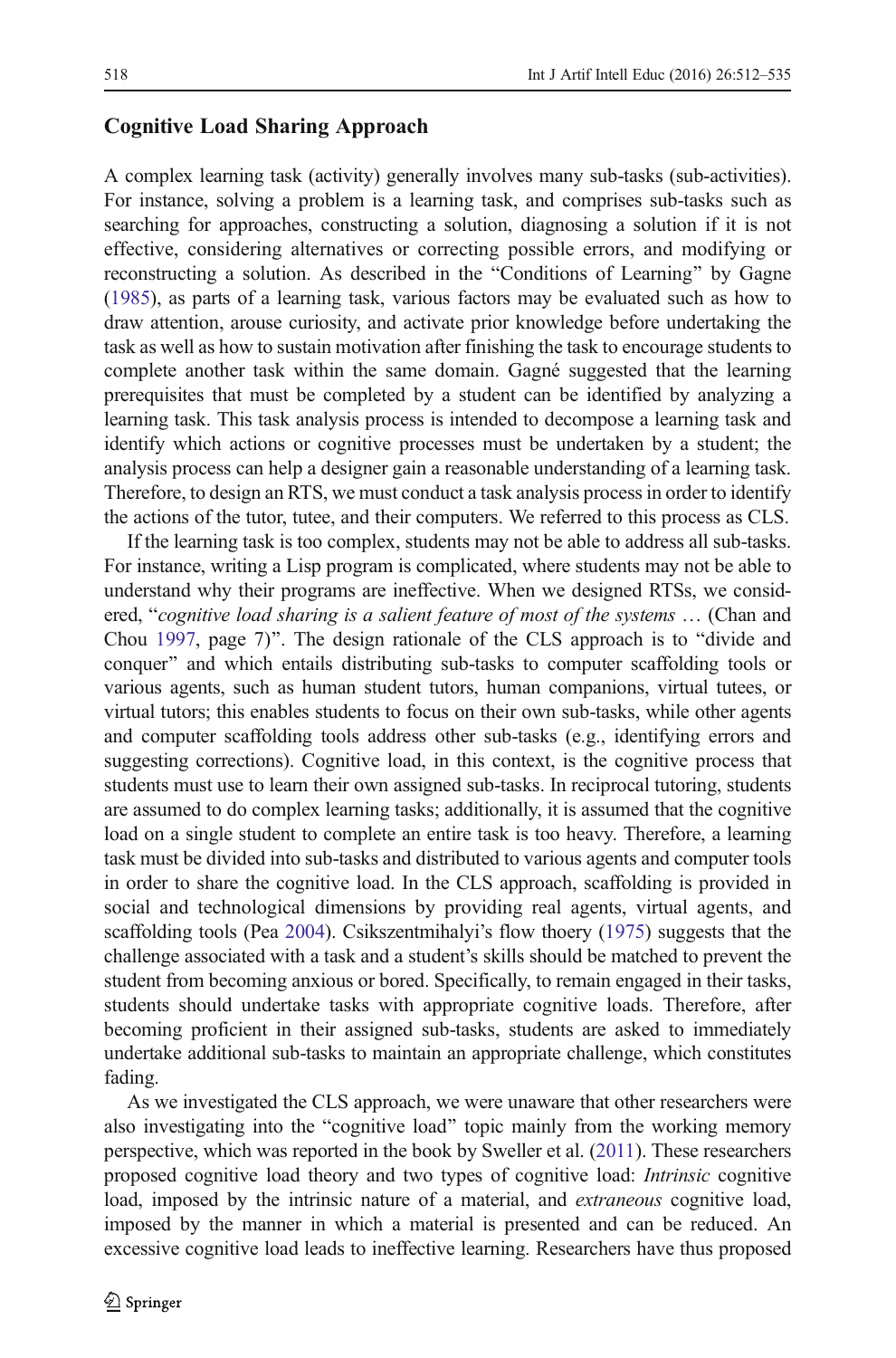many instructional principles for reducing extraneous cognitive load to improve learning. However, if a learning task is fixed and student knowledge levels remain constant, intrinsic cognitive load remains constant. From the perspective of cognitive load theory, the objective of CLS is to alter the intrinsic cognitive load of students by adaptively dividing learning tasks among various agents.

To explore the RTS design, we developed and compared seven RTS variations presented in our previous study (Chan and Chou [1997\)](#page-20-0). Table [1](#page-8-0) lists a comparison of the designs of related RTSs according to RTS design space. The configuration includes the number and roles of agents and whether agents are virtual characters or real humans. Companion(s) indicates the agent(s) that interact with a human student.

Upon reexamining our CLS approach, we pose and discuss 12 research questions or concerns that may emerge in the design of reciprocal tutoring. These research questions assist developers in adopting the CLS approach to designing RTSs. They are divided into six design dimensions: task partition (questions  $#1$  and  $#2$ ), social scaffolding (questions  $\#3$  and  $\#4$ ), scaffolding tools (questions  $\#5$  and  $\#6$ ), scaffolding and fading (questions #7, #8, and #9), student modeling (questions #10 and #11), and benefit-cost-tradeoffs (question #12)(Table [2](#page-9-0)). Although we focus on reciprocal tutoring, the questions and principles we address can be applied to other learning activities.

### Task Partition Dimension

This dimension consists of two questions: the 'when' question and the 'how' question. The premise question is the 'when' question, concerning whether the task is appropriate for being partitioned into sub-tasks. The How-To-Partition question is the 'how' question, dealing with how a task is to be partitioned into sub-tasks so that they can be distributed to and undertaken by different agents.

#### #1 Premise Question: Is the CLS Approach Effective? What Are the Premises?

The effectiveness of the CLS approach depends on some premises. The first premise is that a learning task (activity) can be partitioned into several sub-tasks (sub-activities) for various agents. Partitioning some learning tasks into sub-tasks shared among various agents may be difficult. The second premise is that the benefit of the cognitive load reduced by sharing should be greater than the damage of the increased effort resulting from sharing sub-tasks and collaboration among agents. Dillenbourg ([2002](#page-21-0)) argued that over-scripting may force students to interact and solve problems through non-natural methods, thereby increasing their cognitive load. Agents are responsible for parts of sub-tasks, but must collaborate with others to combine sub-tasks in order to complete entire learning tasks. Communicating and working with other agent(s) increases effort and may offset the reduction in cognitive load through sharing. Individual differences exist in this premise. Some students are proficient in collaboration, whereas others are not. The third premise is that other agents must be able to complete their sub-tasks. To explain CLS, consider, for example, a task involving moving a piano. A piano may be too heavy for a single person to move. Four persons can move a piano if they move the piano together. If they lack coordination or if some persons do not contribute to the strength of the group, the group cannot move the piano.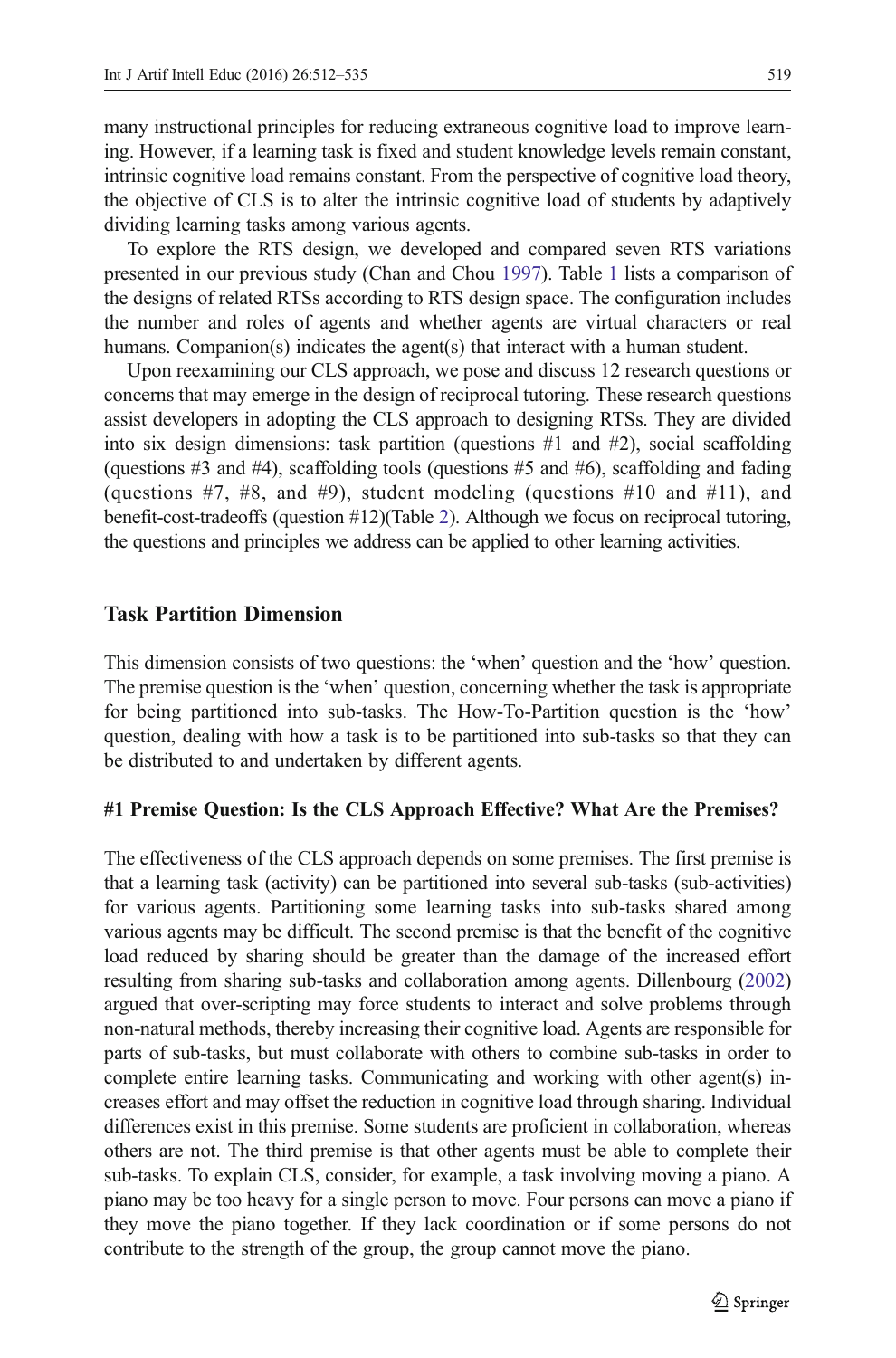<span id="page-8-0"></span>

| System                                                                                                                                                                                                                                                                                                                                     | Configuration            | Companion(s)                | Task(s) of student     | Reciprocal/fixed     | Scaffolding Tool(s)                     |
|--------------------------------------------------------------------------------------------------------------------------------------------------------------------------------------------------------------------------------------------------------------------------------------------------------------------------------------------|--------------------------|-----------------------------|------------------------|----------------------|-----------------------------------------|
| Integration-Kid (Chan and Baskin 1988; Chan 1991)                                                                                                                                                                                                                                                                                          | $RL + VT + VT + VT + VL$ | $VT + VTVT + VL$            | Tuteeing/Tutoring      | Reciprocal           |                                         |
| Learning by Teaching (Palthepu et al. 1991)                                                                                                                                                                                                                                                                                                | $RT + VL$                | ξ                           | Tutoring               | Fixed                |                                         |
| DENISE (Nichols 1994)                                                                                                                                                                                                                                                                                                                      | $RT + VL$                | Σ                           | Tutoring               | Fixed                |                                         |
| 1995)<br>STEPS (Vanlehn et al. 1994; Ur and VanLehn                                                                                                                                                                                                                                                                                        | $RT + VL$                | Σ                           | Tutoring               | Fixed                |                                         |
| Tutoring (Chan and Chou 1997)<br>Distributed Reciprocal                                                                                                                                                                                                                                                                                    | $RT + RL + VT$           | $RTRL + VT$                 | Tuteeing/Tutoring      | Reciprocal           | PLS/DHT                                 |
| Distributed Responsibility Sharing (Chan and Chou 1997)                                                                                                                                                                                                                                                                                    | $RT + RL + RL$           | $RL + R L R T + R L$        | Tutoring/Tuteeing      | Reciprocal           | PLS-SNL/PLS-KEY/DHT                     |
| Centralized Reciprocal Tutoring (Chan and Chou 1997)                                                                                                                                                                                                                                                                                       | $RL + VTRT + VL$         | <b>VT/VL</b>                | Tuteeing/Tutoring      | Reciprocal           | PLS/DHT                                 |
| Intelligent Tutoring System (Chan and Chou 1997)                                                                                                                                                                                                                                                                                           | $RL + VT$                | $\overline{\triangleright}$ | Tuteeing               | Fixed                | <b>PLS</b>                              |
| Learning-By-Tutoring (Chan and Chou 1997)                                                                                                                                                                                                                                                                                                  | $RT + VL + VT$           | $VI + VI$                   | Tutoring               | Fixed                | DHT                                     |
| Self Diagnosing (Chan and Chou 1997)                                                                                                                                                                                                                                                                                                       | $RL + VT$                | $\nabla$                    | Tuteeing               | Fixed                | PLS/DHT                                 |
| Working Alone (Chan and Chou 1997)                                                                                                                                                                                                                                                                                                         | RL                       | ż                           | Working alone          | Fixed                | <b>PLS</b>                              |
| PAL (Reif and Scott 1999)                                                                                                                                                                                                                                                                                                                  | $RL + VTRT + VL$         | <b>VT/VL</b>                | Tutoring/Tuteeing      | Reciprocal           |                                         |
| DwestAgent (Chou et al. 2002a)                                                                                                                                                                                                                                                                                                             | $RT + VLRL + VT$         | VLVT                        | Tutoring/Tuteeing      | Fixed                | Recommendation menu                     |
| Reciprocal Tutoring System (Wong et al. 2003)                                                                                                                                                                                                                                                                                              | $RT + VLRL + VTRT + RL$  | VL/VT/RL/RT                 | Tutoring/Tuteeing      | Reciprocal           | PLS/DHT/Dialogue templates              |
| LECOBA (Uresti and Boulay 2004)                                                                                                                                                                                                                                                                                                            | $RT + VL$                | $\overline{\triangledown}$  | Tutoring               | Fixed                | Teaching window                         |
| Betty's Brain (Biswas et al. 2005; Leelawong and Biswas 2008)                                                                                                                                                                                                                                                                              | $RT + VL + VT$           | $VI + VI$                   | Tutoring               | Fixed                | Concept map editor                      |
| My-Pet (Chen et al. 2007, 2012; 2013)                                                                                                                                                                                                                                                                                                      | $RT + VL$                | $\overline{\triangledown}$  | Tutoring               | Fixed                |                                         |
| SimStudent (Matsuda et al. 2010, 2013)                                                                                                                                                                                                                                                                                                     | $RT + VL$                | $\overline{\triangledown}$  | Tutoring               | Fixed                | Option menu                             |
| APTA (Walker et al. 2011, 2014)                                                                                                                                                                                                                                                                                                            | $RL + RT + VT$           | RL+VT/RT                    | Tutoring/Tuteeing      | Reciprocal           | Adaptive help-giving support            |
| Moby (Okita and Schwartz 2013)                                                                                                                                                                                                                                                                                                             | $RT + VL$                | $\overline{z}$              | Tutoring               | Fixed                | Propositional and matrix menu           |
| OPAL (Evans and Moore 2013)                                                                                                                                                                                                                                                                                                                | $RT + RL$                | <b>RL/RT</b>                | Tutoring/Tuteeing      | Variable reciprocity | a tutor pool and a tutoring ticket list |
| ProJo (Okita 2014)                                                                                                                                                                                                                                                                                                                         | $RLRT + VL$              | No/VL                       | Working alone/Tutoring | Reciprocal           |                                         |
| V virtual, R real human, T tutor, L learner (tutee), PLS Petal-Like-System, DHT Diagnosis-Hint-Tree, PLS-SNL Petal-Like-System in Semi-Natural Language, PLS-KEY Petal-Like-<br>The Working Alone system, which has a PLS tool and does not have companions, is used as a baseline for comparison with other systems<br>System with KEY in |                          |                             |                        |                      |                                         |

 $\underline{\textcircled{\tiny 2}}$  Springer

Table 1 Design of related reciprocal tutoring systems

Table 1 Design of related reciprocal tutoring systems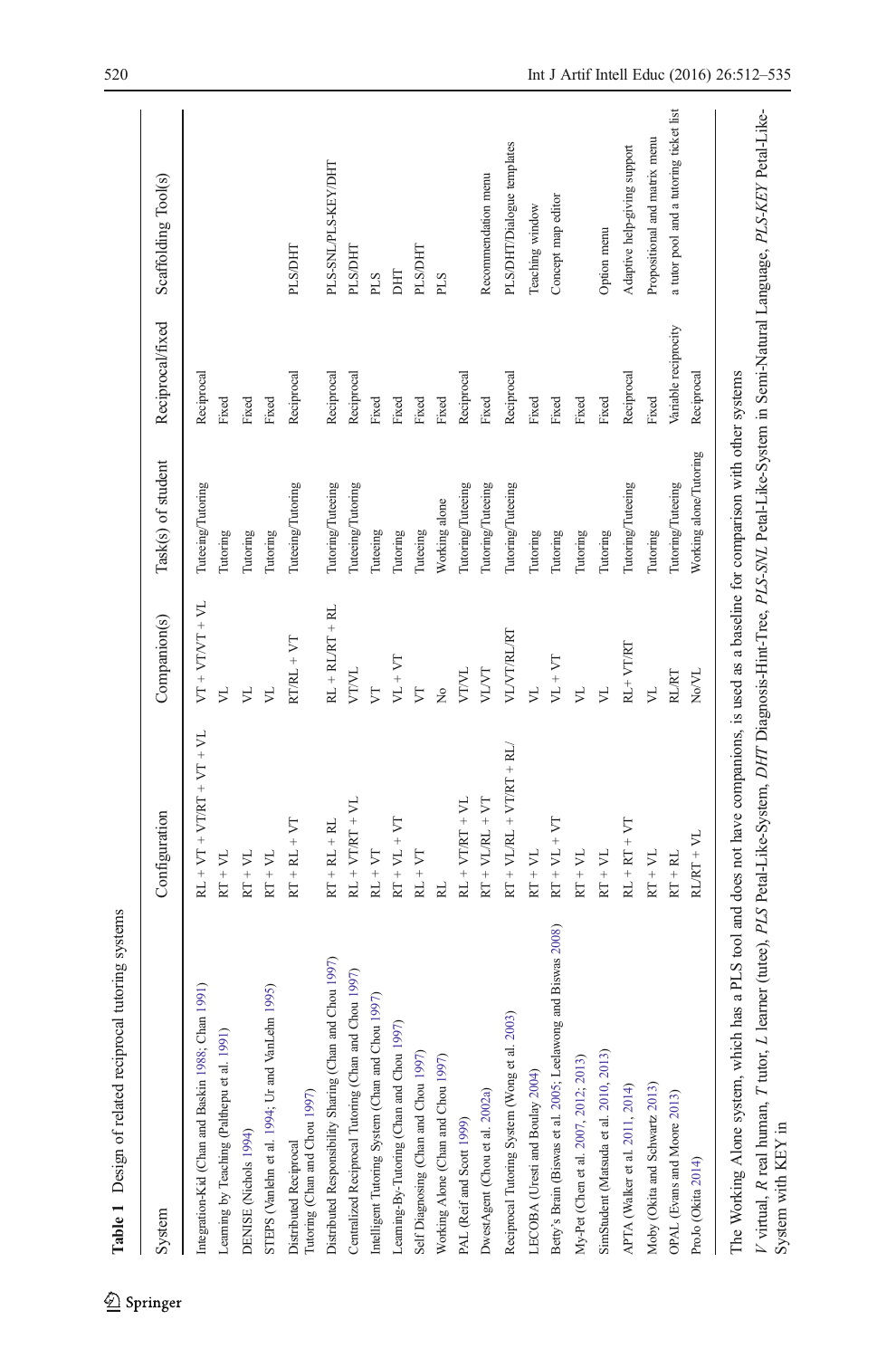<span id="page-9-0"></span>

| <b>Table 2</b> Research questions of<br>six dimensions of RTS design<br>space in CLS approach | Dimension              | <b>Ouestions</b>                                                                                        |
|-----------------------------------------------------------------------------------------------|------------------------|---------------------------------------------------------------------------------------------------------|
|                                                                                               | Task partition         | #1 Premise Ouestion<br>#2 How-To-Partition Ouestion                                                     |
|                                                                                               | Social scaffolding     | #3 Role-Assignment Ouestion<br>#4 Agent-Genus Ouestion                                                  |
|                                                                                               | Scaffolding tools      | #5 Scaffolding-Tool-Type Ouestion<br>#6 Agent-Tool-Combination Ouestion                                 |
|                                                                                               | Scaffolding and fading | #7 Scaffolding-Effect Question<br>#8 Fading-Effect Ouestion<br>#9 Combined-Scaffolding-Effects Ouestion |
|                                                                                               | Student modeling       | #10 Student-Modeling-Benefit Ouestion<br>#11 Big Data Ouestion                                          |
|                                                                                               | Benefit-cost-tradeoffs | $#12$ Benefit-cost-tradeoffs                                                                            |

Issues of how to distribute sub-tasks to different agents involve two questions: how to partition a learning task (activity) into several sub-tasks (sub-activities) for various agents (Question #2) and how to appropriately assign roles of agents for sub-tasks or sub-activities (Question #3).

## #2 How-To-Partition Question: How Can a Learning Task (Activity) Be Partitioned into Several Sub-Tasks (Sub-Activities) for Various Agents?

First, some learning activities include several sub-activities. For example, the reciprocal teaching method, which entails training students in comprehension, includes four activities: summarizing, questioning, clarifying, and predicting (Palinscar and Brown [1984\)](#page-22-0). These sub-activities can be distributed to various agents. Second, if a learning task covers several topics, the task can be partitioned into sub-tasks of mastering various topics, such as the Jigsaw method (Aronson et al. [1978](#page-20-0)).

In reciprocal tutoring, learning tasks are generally partitioned into tuteeing and tutoring for two agents. However, the types of tuteeing and tutoring vary among different domains and tutoring approaches. For examples, tuteeing in the Distributed Reciprocal Tutoring system involves designing and implementing a program to solve a problem (Chan and Chou [1997](#page-20-0)). Tuteeing in DwestAgent involves composing an arithmetic expression with three specific numbers to progress forward toward the goal (Chou et al. [2002a\)](#page-21-0). Tutoring involves activities, such as critiquing, detecting and fixing errors, hinting, and demonstrating. However, there are different tutoring approaches involving different activities. For example, tutoring in DENISE involves demonstrating a causal qualitative model of economics (Nichols [1994\)](#page-22-0). Tutoring in the Distributed Reciprocal Tutoring system involves diagnosing and providing hints to assist tutees (Chan and Chou [1997](#page-20-0)). RTSs are intended to help student tutees learn by being tutored by tutors (learning-by-being-tutored) and help student tutors learn by tutoring tutees (learning-by-tutoring). One design problem is determining the type of tutoring approach that can help student tutees to learn effectively. Vanlehn ([2011](#page-23-0)) compared the effectiveness of human tutoring and ITSs with various granularities of tutoring interaction: answer-based, step-based, and substep-based tutoring. The results revealed that step-based, substep-based, and human tutoring are more effective than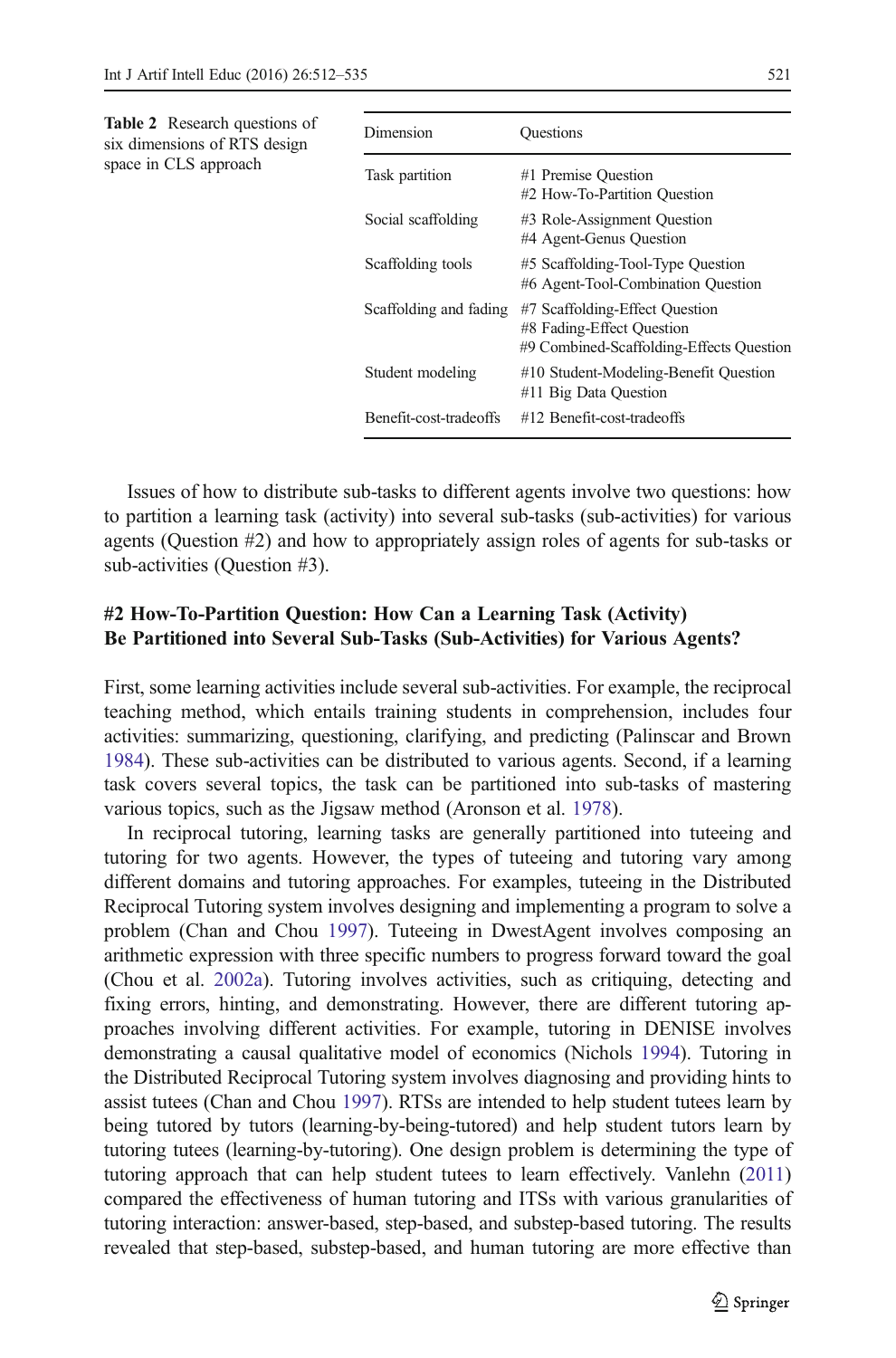answer-based tutoring. Another design problem is determining the type of tutoring approach that can help student tutors effectively learn by teaching. Researchers have reported that students benefit from learning-by-teaching through preparing to teach, presenting learning materials, monitoring tutees' tasks and finding errors, and observing recursive feedback from tutees as well as demonstrating, explaining, and responding to tutee's questions (Bargh and Schul [1980;](#page-20-0) Renkl [1995](#page-22-0); Roscoe and Chi [2007,](#page-22-0) [2008;](#page-23-0) Okita and Schwartz [2013](#page-22-0); Okita [2014\)](#page-22-0). If an RTS involves student tutor(s) and tutee(s), tutoring interactions should be designed for help student tutor(s) and tutee (s). Determining the type of tutoring approach may involve a trade-off between helping student tutors and helping student tutees. The trade-off can be solved by providing virtual agents (Question #4).

# Social Scaffolding Dimension

After partitioning the task into sub-tasks, we have to consider how to design social scaffolding. There are two design questions in this dimension. The role-assignment question refers to how these sub-tasks are being assigned to different agents. In order to match the natures of different sub-tasks to assignees, the assignment has to take into account the number and roles of the agents as well as whether the roles of the agents are fixed or reciprocal. For agents, we also have to consider whether an agent is virtual, robot, or human—the agent-genus question.

# #3 Role-Assignment Question: How Are Agents Appropriately Assigned Roles for Sub-Task(s) or Sub-Activities?

When sub-tasks are assigned to various agents, collaboration scripts should be clearly defined. This also applies to specifications and relationships among agents, in addition to learning sub-tasks, such as the roles of agents and sequences of activities. Doing so enables agents to be responsible for their learning sub-tasks and collaborate to complete the entire learning task. This question involves the number and roles of agents and whether the roles of the agents are reciprocal or fixed.

#### Number and Roles of Agents

Sub-task(s) may be assigned to agents through various methods. A sub-task can be dispatched to an agent or group of agents. In contrast, an agent can be responsible for several sub-tasks. For instance, a student is assigned to play the role of designing a solution, while another student as translator to implement the solution in the Distributed Responsibility Sharing system; meanwhile, a student is assigned to play the role of tutee to design and implement a solution in the Distributed Reciprocal Tutoring system (Chan and Chou [1997\)](#page-20-0). The agent's role can be a tutor, peer competitor, peer tutor, peer tutee, or collaborator (Chou et al. [2002a](#page-21-0), [2003](#page-21-0)). The competence of the agents also influences agent roles, such as weak companion and strong companion (Hietala and Niemirepo [1998](#page-21-0)). Researchers have found that students have various preferences regarding the roles and competencies of agents (Hietala and Niemirepo [1998;](#page-21-0) Chou et al. [2002a;](#page-21-0) Uresti and Boulay [2004\)](#page-23-0). The appropriate number and roles of agents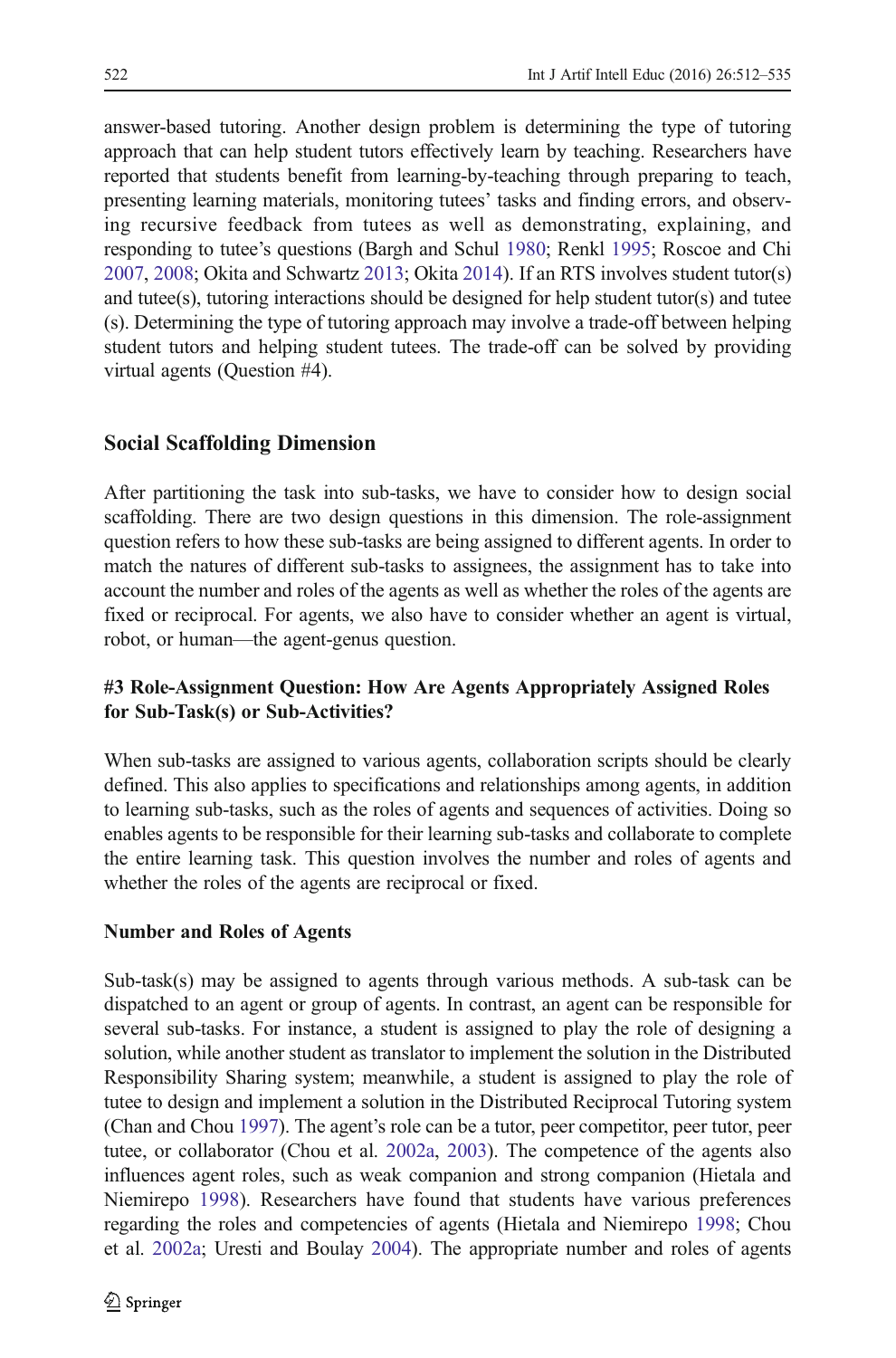depend on the amount and difficulty of sub-tasks and capabilities of students. A higher number of sub-tasks, greater difficulty of sub-tasks and lower ability among students may necessitate sharing sub-tasks among higher number of agents; such may lead to a higher complexity and effort regarding communication and collaboration. A protocol is required to assist agents in playing their roles to complete their sub-tasks and to collaborate in completing the entire learning task. For example, a student plays the role of solution designer; then a student plays the role of translator to implement the designed solution in the Distributed Reciprocal Tutoring system (Chan and Chou [1997\)](#page-20-0). Simultaneously, a student plays the role of tutor to tutor the designer and translator.

#### Reciprocal or Fixed

Agent roles can be reciprocal or fixed (see Table [1](#page-8-0)). A reciprocal protocol enables students to alternate between learning various sub-tasks in order to understand all tasks. However, some sub-tasks may be more difficult than others. For example, a student may be able to solve a problem (sub-tasks for a tutee), however, unable to tutor other students (sub-tasks for a tutor). Students with different capabilities can be assigned to various roles for sub-tasks involving various difficulty levels. For example, students with higher capabilities can be assigned to tutor those with lower capabilities. The roles can be changed according to the advances in the capability levels of students. For instance, novice students can be assigned to play the role of tutee, intermediate students can be assigned to reciprocally play the roles of tutee and tutor, and expert students can be assigned to play the role of tutor. Evans and Moore ([2013](#page-21-0)) proposed variable reciprocity in which students play the roles of tutor and tutee for various problems depending on whether or not they accurately solve the problems. Students are tutors for problems they solved and are tutees for problems they do not solve. Students who accurately solve a problem gain authority to be tutors for the problem in order to help other students (tutees for the problem) solve the problem. sub-tasks; whereas a fixed role enables students to focus on learning particular sub--

# #4 Agent-Genus Question: What Types of Agents Can Share Cognitive Load (Sub-Tasks)?

Two types of agents can share cognitive load: human and artificial agents. Artificial agents are computer simulated characters, including virtual and robot agents. Although most of the artificial agents in existing RTSs are virtual agents (see Table [1](#page-8-0)), robot agents exhibit benefits in enriching interactions between a system and students, while increasing a student's engagement (Hsu et al. [2007](#page-21-0); Chen et al. [2014](#page-21-0)). RTSs generally involve both human and virtual agents, however, may only involve human agents, such as in a Distributed Responsibility Sharing system (Chan and Chou [1997\)](#page-20-0). Human agents can be recruited from classmates, senior students, and teachers. Teachers can be recruited as effective tutors (Chi et al. [2001](#page-21-0)), however, such increases teachers' loads. Providing virtual agents as teaching assistants can therefore serve to benefit teacher load (Shindo and Matsuda [2001;](#page-23-0) Chou et al. [2011\)](#page-21-0). Students can be recruited as peer tutors or collaborators; however, they may not be able to complete their sub-tasks, sufficiently collaborate with other agents, or satisfy the demands of roles, such as strong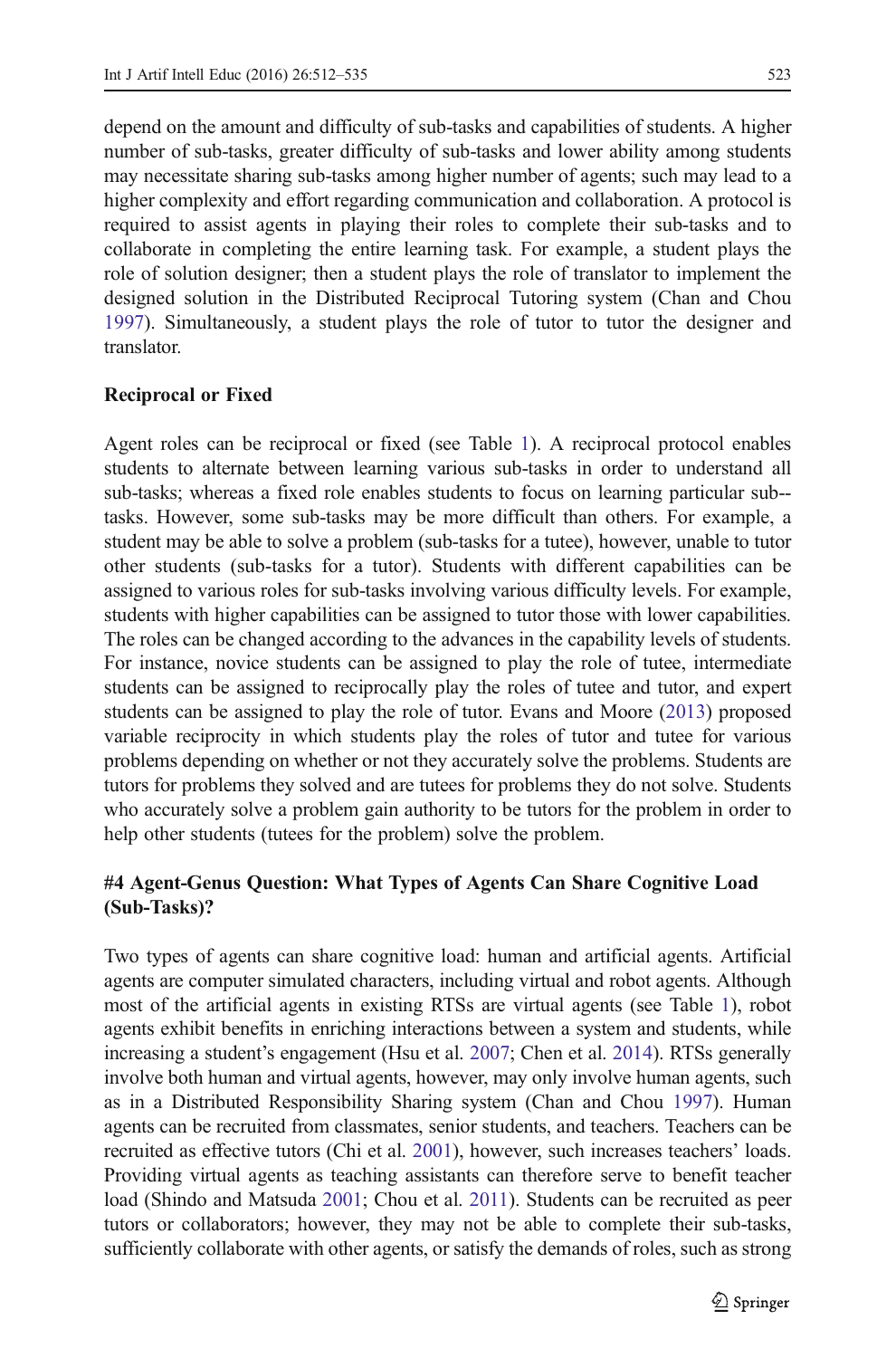companions. Evans and Moore ([2013](#page-21-0)) proposed variable reciprocity to better ensure that tutors for a program have correctly solved the problem. Some systems provide scaffolding tools for remedying these problems (Question #5).

Virtual agents, which share cognitive load, are simulated by computers, such as virtual tutors and tutees (see Table [1\)](#page-8-0). Providing virtual agents can eliminate the problem of lacking appropriate human agents; additionally, they can solve the tradeoffs of determining a tutoring approach to assist both student tutors (learning-by-tutoring) and student tutees (learning-by-being-tutored). Adaptive virtual agents can be developed to meet individual requirements of students by such methods as creating adaptive collaboration scripts (Diziol et al. [2010](#page-21-0)), providing adaptive scaffolding feedback (Kinnebrew et al. [2013](#page-22-0)), and playing various roles with different knowledge levels (Chou et al. [2002a\)](#page-21-0). Intelligent virtual tutors have been proven to be effective in helping students (Anderson et al. [1995;](#page-20-0) Koedinger and Corbett [2006](#page-22-0); Vanlehn [2011](#page-23-0)). Researchers have also reported that virtual agents' adaptive prompts for self-regulated learning strategies (Kinnebrew et al. [2013](#page-22-0)) and recursive feedback (Okita and Schwartz [2013\)](#page-22-0) were helpful for learning-by-teaching. However, developing such virtual educational agents is complex and labor-intensive (Murray [1999](#page-22-0); Chou et al. [2002b](#page-21-0), [2003](#page-21-0)). Generally, interaction data among real agents must be collected to develop virtual agents.

Artificial agents can be presented not only on screens as virtual agents (Johnson et al. [2000\)](#page-22-0) but also as physical robot agents (Hsu et al. [2007;](#page-21-0) Chen et al. [2014\)](#page-21-0). The physical robots enrich interactions between a system and students by enabling tangible inputs, such as physical manipulation and touch, and by providing outputs through robots, such as sounds, motions, and light. An augmented reality technique similarly enables students to manipulate physical objects, however, receive outputs from screens (Oh and Woo [2008;](#page-22-0) Chen et al. [2014\)](#page-21-0). Physical robots and an augmented reality technique can enhance a variety of artificial agents; this approach can enrich student learning experiences and increase student engagement by combining multiple sensorial media, such as visual, auditory, kinesthetic, and tactile.

In CLS, agents are used to share cognitive load and to increase student motivation. When students collaborate with other agents, students may feel responsible and make efforts to complete their sub-tasks. Agents may also encourage, criticize, or praise students to enhance student motivation and, consequently, learning performance. For example, the My-Pet system provides a trainable animal companion to enhance student motivation (Chen et al. [2012](#page-21-0), [2013\)](#page-21-0). Studies have also revealed that various students prefer different levels of agents (Hietala and Niemirepo [1998;](#page-21-0) Chou et al. [2002a;](#page-21-0) Uresti and Boulay [2004\)](#page-23-0). Regarding CLS, the effects of agents on student motivation may vary among students and should be investigated further.

#### Scaffolding Tools Dimension

After being dispatched a sub-task, the human agent may need some scaffolding tools to accomplish the sub-task. There are two design questions in this dimension. The scaffolding-tool-type question is about what types of scaffolding tools are needed by the human agent. The agent-tool-combination question is about seeking the most appropriate combination of agents and tools in order to assist the student.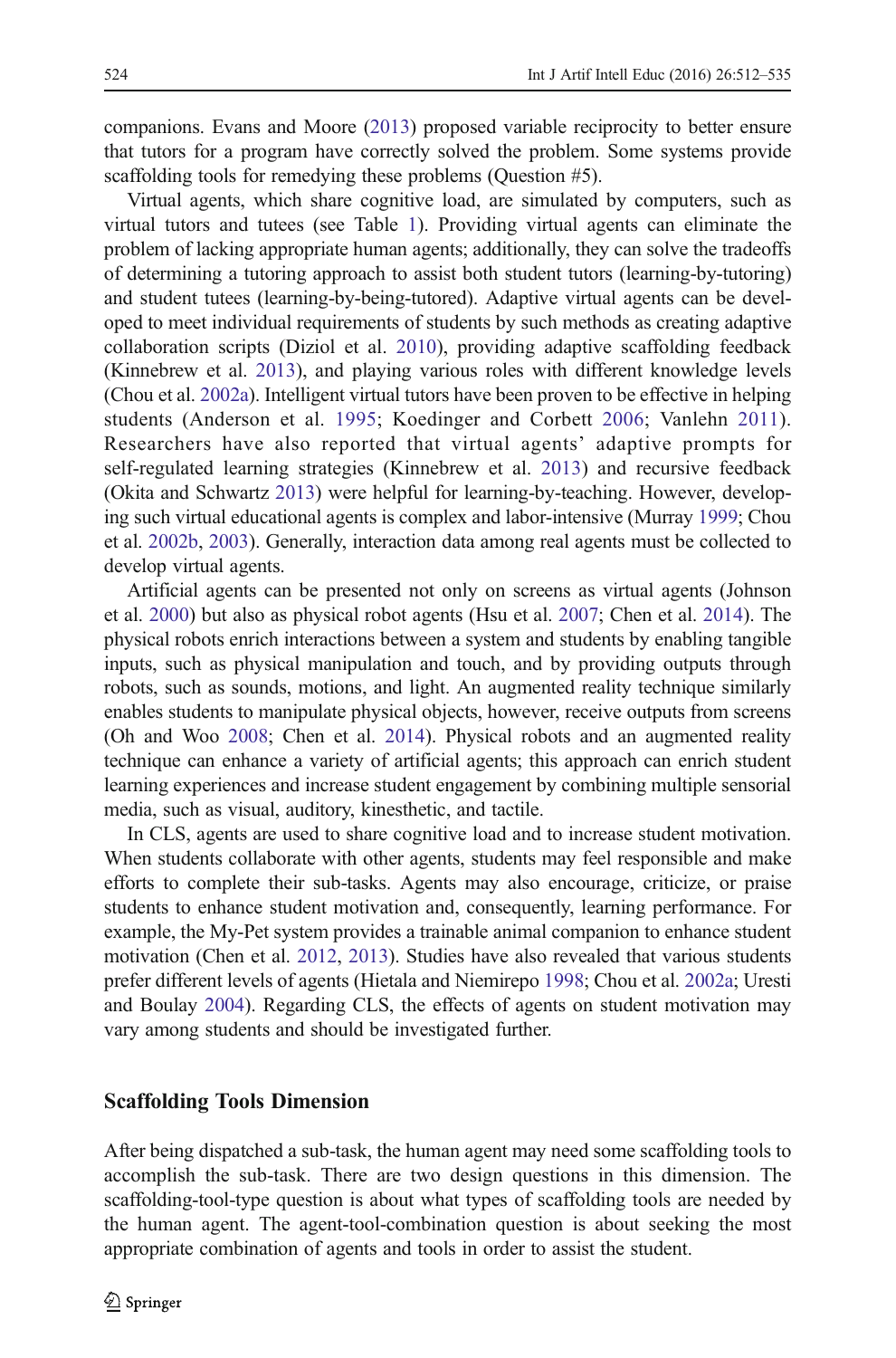# #5 Scaffolding-Tool-Type Question: What Types of Scaffolding Tools Can Be Applied for Reciprocal Tutoring or Other Learning Activities Involving CLS?

Computer-enabled scaffolding tools help students in completing learning tasks and sharing cognitive load. Two types of scaffolding tools are generally used for reciprocal tutoring or other learning activities involving CLS: (1) cognitive tools for assisting agents in completing learning sub-tasks, such as tuteeing tools for tutees and tutoring tools for tutors; (2) tools for assisting agents in communication and collaboration, such as mechanisms for finding and suggesting potential peer helpers in the PHelpS system (Greer et al. [1998\)](#page-21-0) and dialogue templates in the Reciprocal Tutoring System (Wong et al. [2003\)](#page-23-0). These scaffolding tools provide scaffolding to reduce the cognitive load of students playing various roles. For instance, the Distributed Reciprocal Tutoring system provides a tuteeing tool, PLS (Petal-Like-System), to assist human tutees in constructing a recursive Lisp program without making syntax errors and a tutoring tool; further a DHT (Diagnosis-Hint-Tree) is offered to assist human tutors in locating errors and providing hints via an interactive diagnosis interface and several adaptive hints (Chan and Chou [1997](#page-20-0)). PHelpS enables peer helper selection and mediates communication (Greer et al. [1998](#page-21-0)). OPAL includes the mechanisms of a tutor pool and a tutoring ticket list for enabling students to find available tutors with verifiable skills (Evans and Moore [2013\)](#page-21-0). The APTA system provides adaptive support to enhance the tutoring ability of peer tutors (Walker et al. [2011,](#page-23-0) [2014\)](#page-23-0). Reiser [\(2004](#page-22-0)) proposed two scaffolding mechanisms of tools: structuring and problematizing. The structuring mechanism "reduces complexity and choice by providing additional structure to the task.^ The problematizing mechanism "increases the utility of the problem solving experience for learning" by helping students "view something as requiring attention and decision-making." For instance, PLS, as a tuteeing tool, provides code chunks as a structure, and DHT, as a tutoring tool, has an interactive diagnosis structure to reduce complexity (Chan and Chou [1997\)](#page-20-0). In PLS and DHT, students are required to indicate whether each line of a recursive Lisp program code is a recursive or base case. The indication is a problematizing mechanism to focus attention by marking critical features of a recursive program.

Cognitive tools should also be faded to enable students to complete sub-tasks without cognitive tools, if this is the learning goal. Some tools are domain-specific, and some are domain-general. Domain-specific tools generally provide more in-depth assistance than other tools do; however, they are applicable only to specific domains. By contrast, domain-general tools are applicable to several domains, however, may provide only limited assistance. Some tools are adaptive to students and are thus more helpful than non-adaptive tools; however, developing adaptive tools involves student modeling (Question #10) and is complex.

# #6 Agent-Tool-Combination Question: Which Combinations of Agents and Tools Are Helpful for Learning?

Numerous combinations of agents and tools can be used in CLS designs. Which combinations are helpful for learning? In the original paper, the learning effectiveness of seven systems was compared with various combinations of types and roles of agents and tools (Chan and Chou [1997](#page-20-0)). The preliminary results revealed that students who reciprocally played the roles of tutor and tutee with the assistance of a tutoring and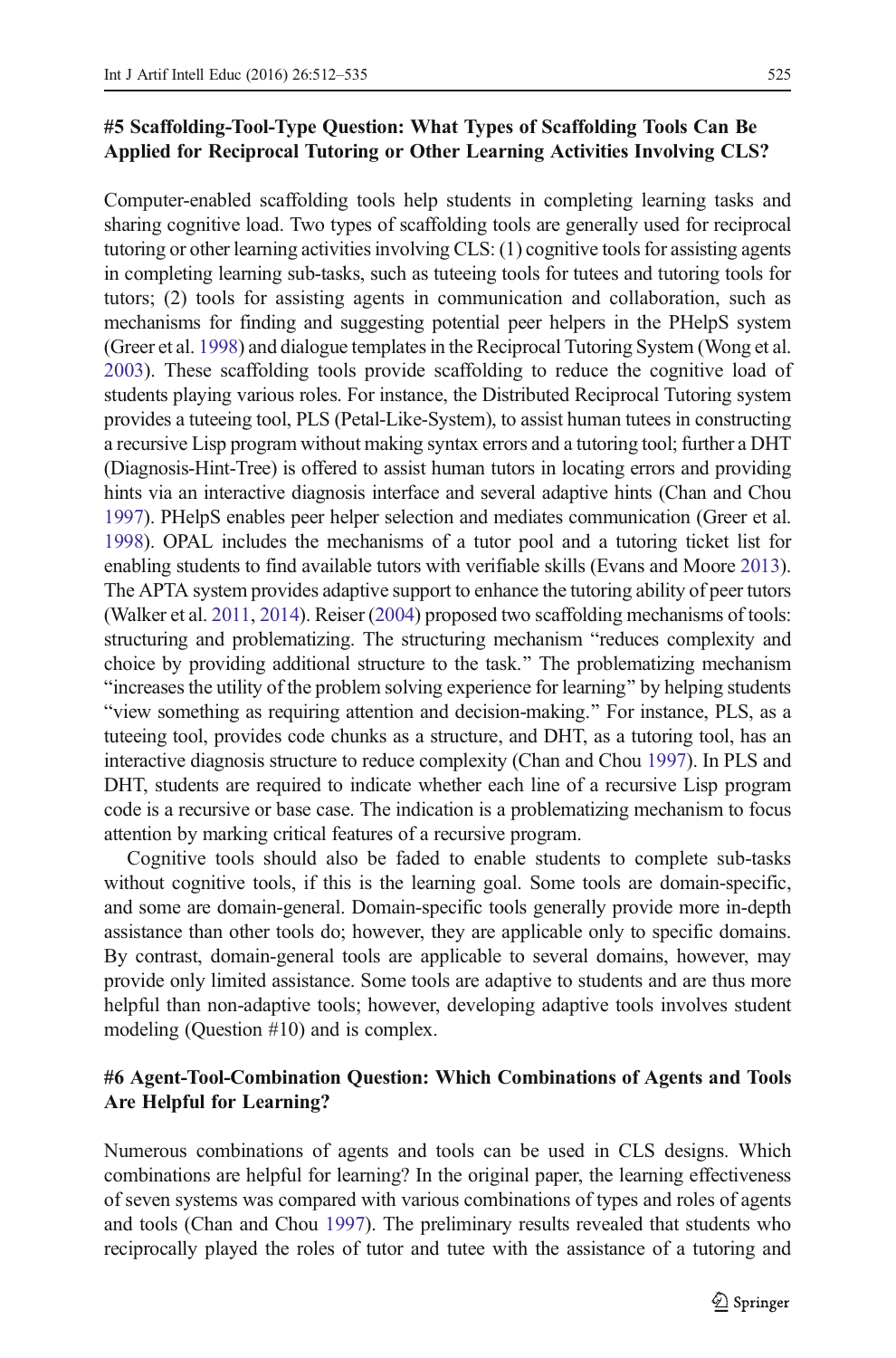tuteeing tool registered higher posttest scores than did students who maintained the role of tutor with the assistance of a tutoring tool and who were not supported by the scaffolding of load sharing. This may because those student tutors who maintained the role of tutor with the assistance of a tutoring tool did not solve problems by themselves. However, the preliminary experimental trial included few participants; this problem must be investigated further. This problem leads to the next question regarding how to evaluate various types of CLS designs.

### Scaffolding and Fading Dimension

The mechanisms of scaffolding and fading must be coupled together. There are three questions in this dimension. The scaffolding-effect question concerns whether the scaffolding provided can really assist students in learning as well as whether or not students are able to learn by themselves after scaffolding has been removed. The fading-effect question deals with when and how fading should be carried out. The combined-scaffolding-effects question discusses about planning and monitoring how and when various scaffoldings should be provided to the student while some of the scaffoldings are fading.

# #7 Scaffolding-Effect Question: What Are the Effects with and of Various Types of CLS Designs?

Traditionally, scaffolding comprises two phases: cognitive process support and fading of support, which can be expressed as follows:

scaffolding  $=$  cognitive process support  $+$  fading

CLS is a form of cognitive support. Therefore, scaffolding involving CLS can be expressed as follows:

$$
scaffolding = CLS + fading
$$

CLS provides students with scaffolding by offering social scaffolding (real agents, virtual agents, and robot agents) and technological scaffolding (scaffolding tools) in order to share cognitive load. Furthermore, CLS fades scaffolding by gradually reducing sharing cognitive load. The total effects of CLS designs includes those with (i.e. with scaffolding) and of (i.e. after the removal of scaffolding) the designs. The effects with CLS are concerned with whether students can complete learning tasks under the scaffolding condition. The effects of CLS are concerned with whether or not students still complete learning tasks without the scaffolding (i.e., after fading). A perfect result is that students can complete learning tasks with scaffolding and after the removal of scaffolding. However, the effect of CLS can be diminished under specific conditions. For example, researchers have reported that some students may be "gaming" an ITS by excessively asking for help from the system in order to complete the problems (Baker et al. [2008](#page-20-0)). Although these students may complete learning tasks with the help of the system, they may not learn the material, which leads to Question #8.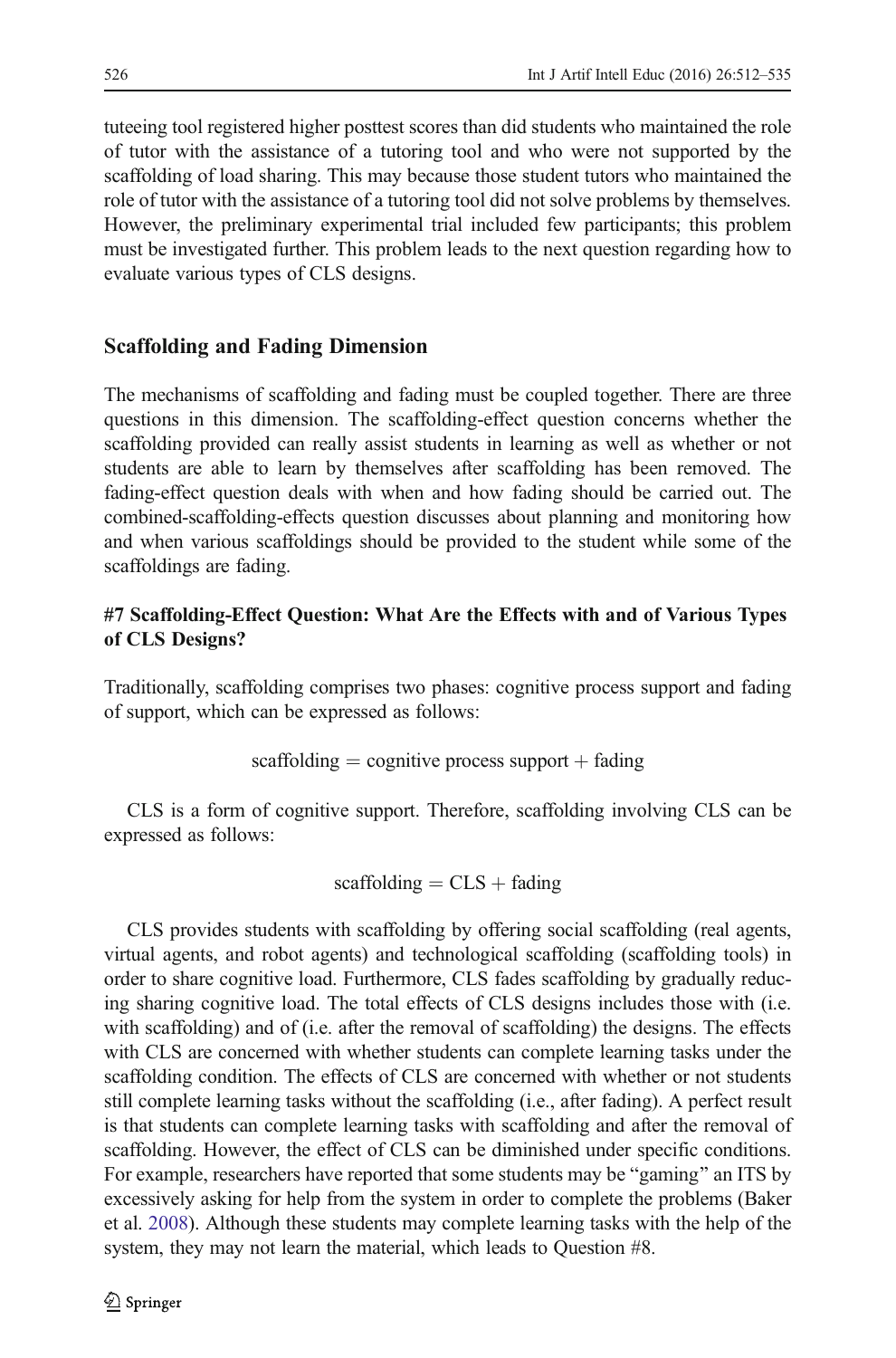#### #8 Fading-Effect Question: How Can CLS Scaffolding Be Appropriately Faded?

When students become proficient in their assigned sub-tasks, the tools should be removed, or more sub-tasks should be distributed to these students in order to maintain appropriate difficulty levels; this is called a fading mechanism. The question pertains to when and how fading should be carried out. The objective of fading mechanisms is to make students responsible for more sub-tasks when they show improved skill levels until such students can complete all sub-tasks by themselves. However, fading too slowly might hinder students from learning sub-tasks whereas fading too rapidly might frustrate students. An appropriate fading of scaffolding guides students to learn and prevents them from excessively depending on scaffolding. Designing a protocol or some rules might enable students to perform fading processes by themselves. For example, an RTS applies a scoring mechanism, which calculates scores according to a tutee's help requests; further, tutors receive assistance from tutoring tools; such is offered in order to prevent tutees from excessively depending on tutors and to prevent tutors from excessively depending on the scaffolding of tutoring tools (Chou et al. [2002b](#page-21-0); Wong et al. [2003](#page-23-0)). However, fading can be conducted adaptively by systems per each student. Establishing student models of student knowledge and behavior is crucial in appropriately fading scaffolding, which leads to Question #11. For instance, Del Solato and Du Boulay [\(1995\)](#page-21-0) implemented an ITS to model student performance, confidence, effort, and independence in order to provide adaptive instruction.

## #9 Combined-Scaffolding-Effects Question: How Can a CLS Be Designed to Be Effective With Combinations of Various Scaffolding and Fading Mechanisms?

A complete CLS design includes combinations of various scaffolding and fading mechanisms in order to manage appropriate cognitive load. Many possible combinations of scaffolding and fading mechanisms can be used. The combined-scaffolding-effects question is concerned with planning and monitoring how and when various scaffoldings should be provided to the student while some of the scaffoldings are fading. Sub-tasks may have different difficulty levels or order relationship; hence, the combined-scaffolding-effects question is concerned with how to organize sequences of sub-tasks and scaffoldings in order to maintain manageable cognitive load for students. For instance, Table 3 lists an example of scaffolding and fading mechanisms within different learning stages for a novice student. A novice student is initially assigned as a tutee with the scaffolding of a tuteeing tool, with a virtual tutor in stage 1. The

|                                         | Stage 1                         | Stage 2           | Stage 3                                       | Stage 4                          |
|-----------------------------------------|---------------------------------|-------------------|-----------------------------------------------|----------------------------------|
| Student subtasks<br>Student roles       | Tuteeing<br>Tutee               | Tuteeing<br>Tutee | Tuteeing/Tutoring<br>Tutee/Tutor              | Tuteeing/Tutoring<br>Tutee/Tutor |
| Social scaffolding<br>Scaffolding tools | Virtual tutor<br>Tuteeing tools | Virtual tutor     | Virtual tutor/Virtual tutee<br>Tutoring tools | Virtual tutor/Virtual tutee      |

Table 3 An example of scaffolding and fading mechanisms within different learning stages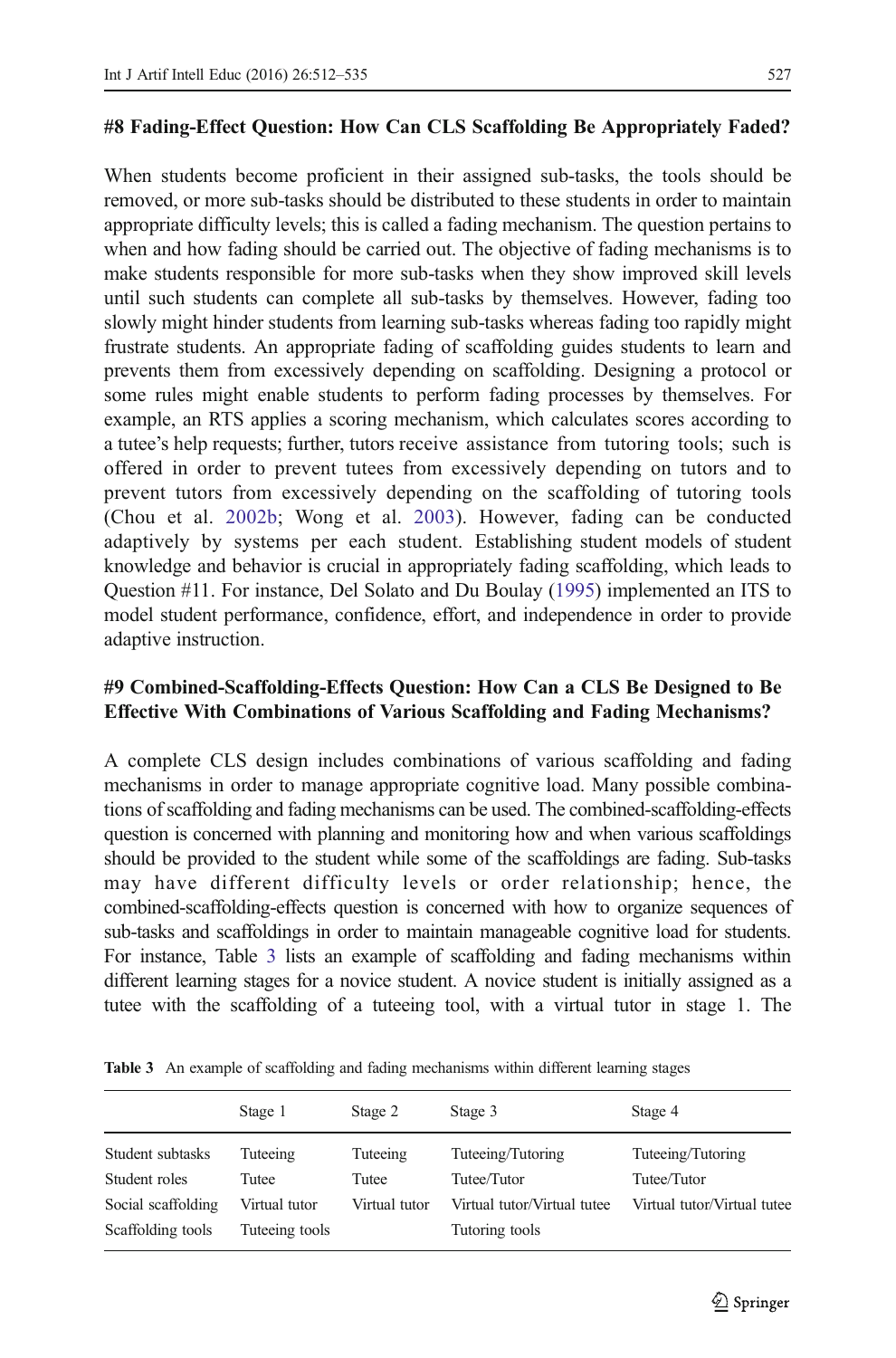scaffolding of the tuteeing tool fades when the student performs adequately as a tutee in stage 2. Thereafter, the student is assigned to play the roles of tutee and tutor reciprocally, in order to become more effective via learning-by-tutoring in stage 3. The cognitive load of the student increases when the student is asked to play the role of tutor. A tutoring tool can be provided as a scaffolding to lessen the increased cognitive load. Thereafter, the tutoring tool fades in stage 4. Finally, students serve as tutees and tutors by themselves. The changes of different scaffoldings can be designed within an obvious change of learning stages or as an imperceptible change during student learning.

### Student Modeling Dimension

Student modelling supports adaptivity and optimization of student learning, which are desirable in the social scaffolding, scaffolding tools, and scaffolding and fading dimensions. There are two questions in this dimension. The student-modeling-benefit question handles how student modeling can be applied in these dimensions for two purposes. Another question is the big data question. Since big data can be obtained in a networked learning community, the question pertains to how big data can be used for building student modeling and virtual agents as well as assessing and improving CLS designs.

# #10 Student-Modeling-Benefit Question: What Are the Roles and Benefits of Applying Student Modeling in CLS?

Student modeling entails using several techniques to detect student domain cognition, meta-cognition, affection, cognitive and learning style, and interaction in groups; such is key to providing students with individual, adaptive, and intelligent instructions or support (Greer and McCalla [1994\)](#page-21-0). The student model question in CLS involves how to apply student modeling to adapt and optimize sub-task partition, agents, tools, and scaffolding and fading mechanisms to the needs of students. However, adaptation and optimization are difficult challenges needing evaluative results from various CLS designs, which lead to Question #11. Student modeling can be applied to building virtual tutors (ITSs) for providing adaptive tutoring (Woolf [2008\)](#page-23-0), and to providing adaptive support for collaborative and peer assisted learning, such as finding potential peer helpers (Greer et al. [1998\)](#page-21-0), group formation, domain-specific support, and peer interaction support (Magnisalis et al. [2011](#page-22-0)). Student modeling can also be used to simulate virtual tutees (Chou et al. [1999\)](#page-21-0), and to provide adaptive scaffolding tools, such as DHT, a tutoring tool for peer tutors (Chou et al. [2002b\)](#page-21-0). Student models can be open for students to raise self-reflection and interaction among students (Bull [2004;](#page-20-0) Bull and Kay [2007\)](#page-20-0). In addition, open student models can be applied to portray animal companions or avatars in order to motivate students to learn and help others (Chen et al. [2007,](#page-21-0) [2012](#page-21-0)). Open student models can also be applied in CLS. Student models can also serve as a clone (virtual avatar) of a student, which can interact with other students when the student is off-line or unavailable (Chen [2014\)](#page-21-0). In summation, the possible roles and applications of student modeling in CLS are diverse and require further investigation.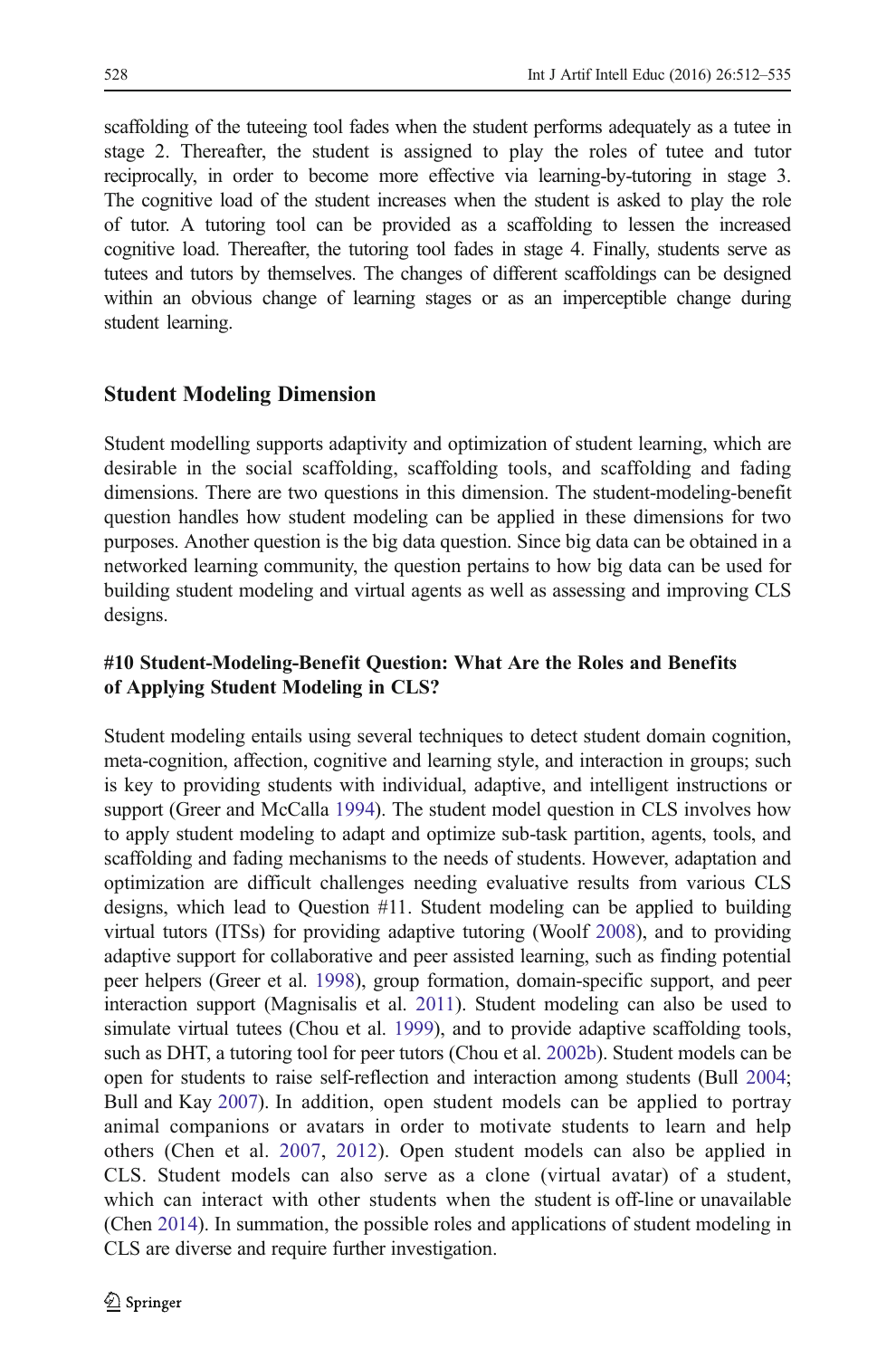# #11 Big Data Question: How Can Big Data Be Used for Implementing Student Modeling and Virtual Agents As Well As Evaluating and Refining CLS Design?

Implementing virtual agents and student models is complex and labor-intensive. Computer systems can collect, in real-time, a large quantity of user data in a runtime stream (big data); therefore, big data regarding interactions among agents can be used for designing and implementing virtual agents as well as providing adaptation to optimize student learning in real-time. For example, big data can be collected and analyzed in real-time in order to identify possible problems when students play various roles, to provide useful assistance for students, and to offer virtual agents in various roles. However, real agents and big data regarding real agents can also be used to complement machine intelligence (virtual agents and adaptive tools) and human intelligence (assistance from real agents) in order to share cognitive load and reduce the complexity of creating virtual agents and student models (Chou et al. [2003,](#page-21-0) [2011](#page-21-0)). Machine intelligence can be applied to extend or reuse human intelligence in order to reduce the load on humans; conversely, human intelligence can be used to share the load on machines. For instance, a virtual teaching assistant system collects a teacher's hint for a specific student problem situation and reuses the hint for students in the same situation (Chou et al. [2011\)](#page-21-0). PHelpS applies student modeling to determine appropriate peer helpers to assist students (Greer et al. [1998\)](#page-21-0).

Designing appropriate RTSs to adapt to different students and to optimize student learning is challenging because the design space of RTSs contains many possibilities and students have various preferences, personalities, and knowledge levels. The CLS provides an approach to design RTSs by considering previous research questions. However, answering previous research questions and developing adaptation of CLS in RTSs require evaluative results from different CLS designs in RTSs. Because RTSs extend the meaning and scope of ITSs, evaluation methodologies for ITSs (Mark and Greer [1993\)](#page-22-0) can also be applied in evaluating CLS designs in RTSs. Researchers suggest the emerging trends of applying big data in evaluations (Greer and Mark [2015\)](#page-21-0) and individualization of computer assisted learning systems (Mayer-Schönberger and Cukier [2014\)](#page-22-0). Big data can be used to evaluate the effectiveness of CLS, offer answers to the previous research questions, refine CLS schemes, and adapt CLS in RTSs. For example, big data can be used to determine whether or not a design works, task partition and role assignment are suitable for students, scaffolding and fading are appropriate, tools are helpful, and virtual agents are necessary. The big data question concerns data that should be collected, how such data should be analyzed, and how this analysis can be used to refine the design, implementation, and individualized adaptations of RTSs.

### Benefit-Cost-Tradeoffs Dimension

The gaining of benefits of social scaffolding, scaffolding tools, scaffolding and fading, and student modeling are usually at the expense of the implementation cost. Designers have to consider the tradeoffs of the benefits and costs. There is only one question in this dimension.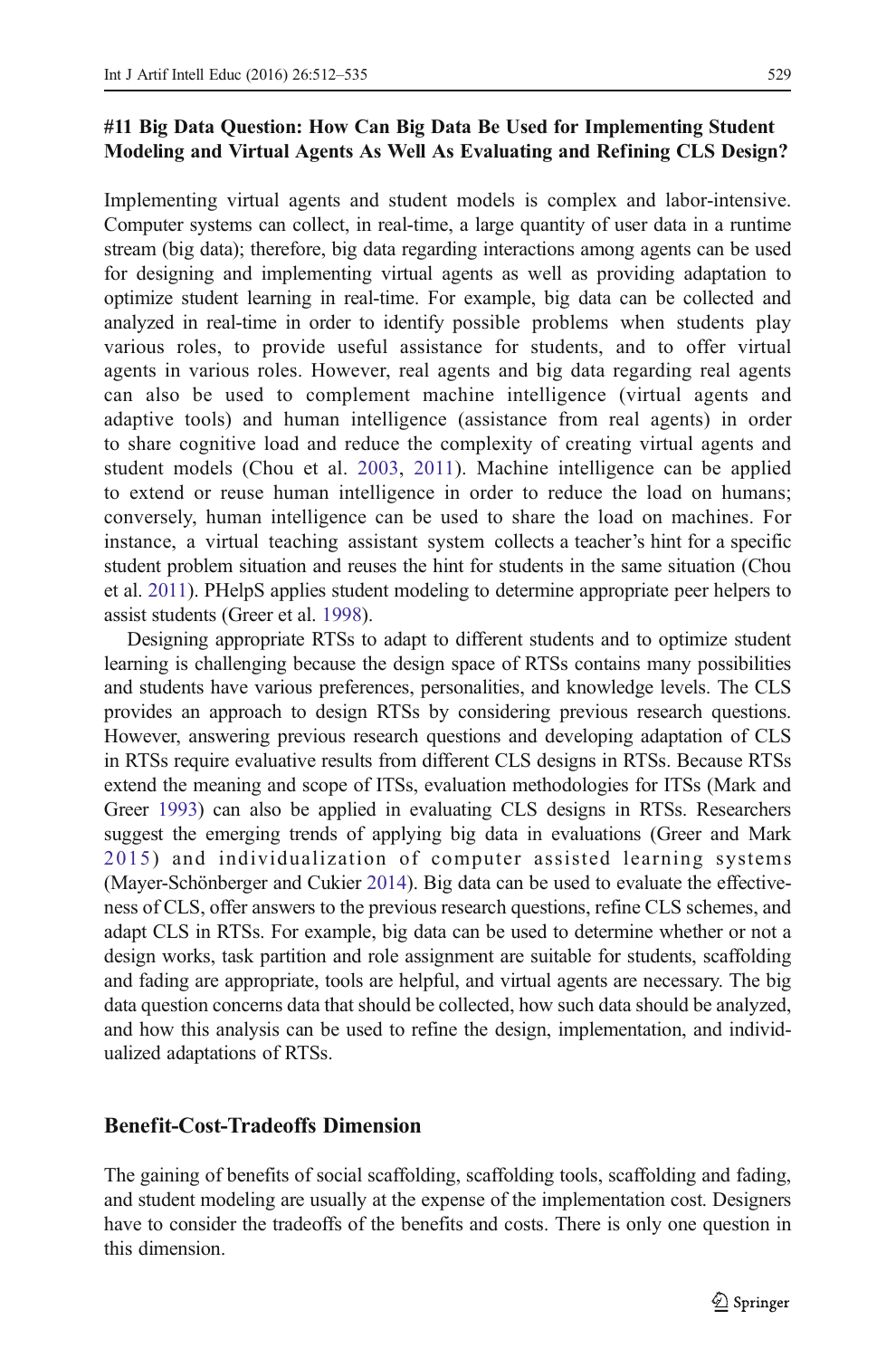# #12 Benefit-Cost-Tradeoffs Question: What Are the Tradeoffs of Benefits and Implementation Costs of Various Types of CLS Designs?

The benefits and costs of CLS designs should be evaluated. For example, although scaffolding tools and virtual agents may be useful and adaptive, their development procedures are complex and labor-intensive. In addition, developing virtual agents generally requires using data collected from real agents. Human agents are easier to find, however, might be incapable of performing sub-tasks. Although domain-specific tools may be more helpful than domain-general tools, they require considerable implementation effort. Therefore, designers must balance the costs and benefits of various types of CLS designs.

In summary, applying the CLS approach to designing an RTS involves the practical issues of analyzing and partitioning sub-tasks (Questions #1 and #2), determining agent roles and agent genuses for social scaffolding (Questions #3 and #4), selecting scaffolding tools (Questions #5 and #6), planning scaffolding and fading mechanisms (Questions #7, #8, and #9), applying student modeling to support adaptivity in order to optimize student learning (Questions #10 and #11), and considering benefit-cost-tradeoffs of the design (Question #12).

### Final Remarks

As argued by Chan ([2010](#page-20-0)), when we talk about pedagogical models for deep and complex learning, we usually relate them to inquiry-based learning, collaborative problem learning, reflective learning, group competition games, and multimedia storytelling, among others. Learning-by-tutoring could actually incorporate most elements of these models. For example, a comprehensive implementation of learning-by-tutoring demands "learning about the material which means learning and re-learning to ensure full understanding of the materials; searching for supplementary material on the web; composing teaching materials by designing and constructing expository exercises, problems, questions, and answers; negotiating with peers when synthesizing their different constructed lectures into one; and conducting instruction through expository instruction, demonstrations, explanations, and asking or answering questions^ (Chan [2010,](#page-20-0) page 40).

Also, from the design point of view, learning-by-tutoring, to some extent, subsumes learning-by-being-tutored. This means that if we design learning-by-tutoring first, then some elements developed in learning-by-tutoring can be reused in the design of learning-by-being-tutored, thereby making the design of the later simpler.

In this paper, we explore the design space of RTSs in six dimensions and propose related design questions. The design space exhibits a variety of RTSs from a basic form to complex forms. The basic form of RTSs is partitioning a learning task into several sub-tasks and dispatching these sub-tasks to different agents, without including scaffolding tools, student modeling, and fading mechanisms. The basic form works to share cognitive load although it is simple. Scaffolding tools, student modeling, and fading mechanisms enrich the design of RTSs and enable RTSs to assist students further in learning. However, the enrichment increases the complexity, which may increase student effort to engage in learning, thus, leads to the Premise Question. The enrichment also increases implementation costs, which lead to the Benefit-Cost-Tradeoffs Question. The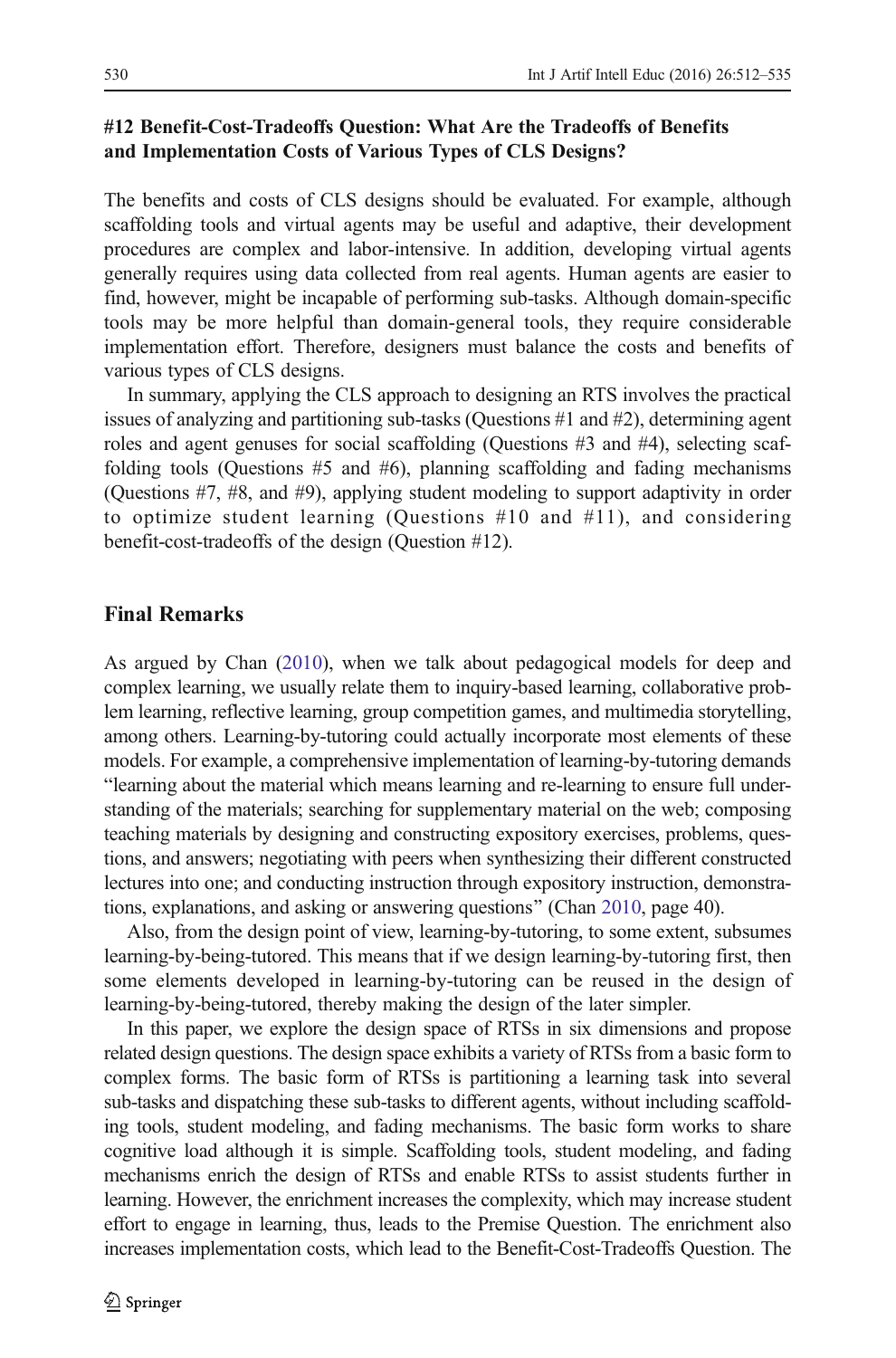design space provides designers with various possible configurations of RTSs with different CLS mechanisms; however, involving as many CLS mechanisms as possible may not lead to a good RTS. Designers can create a RTS initially in a basic form, assess the effect of the basic form, and evaluate the necessity of adding scaffolding tools, student modeling, and fading mechanisms. If the evaluation reveals such a necessity, the designers can determine to add more CLS mechanisms in the RTS. After adding more CLS mechanisms, the new version of the RTS must be compared to the previous version of the RTS in order to evaluate the effect of the added mechanisms. In sum, the design space of RTSs provides a framework for designing and investigating RTSs in the CLS approach.

In this paper, we explain the background and rationale behind our investigation into computer support for reciprocal tutoring. On the basis of the CLS approach, we identified 12 design questions for future RTS design tasks. When we researched LCS in the late 1980s, the world was dominated by standalone computers. In the mid-1980s, some researchers explored *asynchronous* learning through the Internet (the term BInternet^ became popular in the late 1980s) developed by the U.S. government. The Virtual Classroom (Hiltz [1994\)](#page-21-0) project implemented at the New Jersey Institute of Technology is an example. Distributed West development initiated in 1990, was perhaps the first dedicated network system developed for synchronous learning; in other words, this system enabled students to learn with their own computers while interacting with one another in real time. Within Distributed West, students were collaborators or competitors; while in RTSs, they engaged in tutor-tutee relationships with one another. Currently, mobile, cloud, and big data computing are prevalent; regarding learning, we are entering the one-to-one educational computing, seamless learning, and game-based learning era (Chan et al. [2006](#page-21-0); Chan [2010\)](#page-20-0) that will soon be pervasively adopted in real world education. As described in the CLS approach, when a student is working with a computer, the roles of the computer mainly fall into one of four categories: cognitive tools, virtual agents (called non-player characters in computer games), communication mediators with other online human agents (which may appear as avatars), or clones (virtual avatars) that represent human agents who are off-line or unavailable. Additionally, peer relationships mainly fall into one of three categories: collaborators, competitors, or tutor-tutee relationships. Furthermore, numerous studies in our field have proven that learning-by-being-tutored and learning-by-tutoring are effective and valuable (Anderson et al. [1995](#page-20-0); Bargh and Schul [1980;](#page-20-0) Koedinger and Corbett [2006](#page-22-0); Okita and Schwartz [2013;](#page-22-0) Okita [2014;](#page-22-0) Renkl [1995](#page-22-0); Roscoe and Chi [2008;](#page-23-0) Vanlehn [2011\)](#page-23-0). Therefore, we expect reciprocal tutoring to become widespread in one-to-one classrooms over the next 10 years.

Currently, our perspective on our field has broadened as the world has undergone rapid changes over the past 25 years. When we worked on LCS and Distributed West between the late 1980s and early 1990s, researchers in our field considered our work as Balternatives to one-to-one tutoring.^ For example, our paper on Distributed West in the proceedings of the ITS 1992 conference was placed in the category of "alternatives to one-to-one tutoring.^ This view reflected the domain of standalone computers. However, the picture is clearer now as reciprocal tutoring is a natural extension of intelligent tutoring, from the standalone-computer world to the current networked world. Principally, reciprocal tutoring may be a form of classroom learning that potentially helps to resolve Bloom's two-sigma problem (Bloom [1984\)](#page-20-0), considered by many as the 'Holy Grail' of ITS research.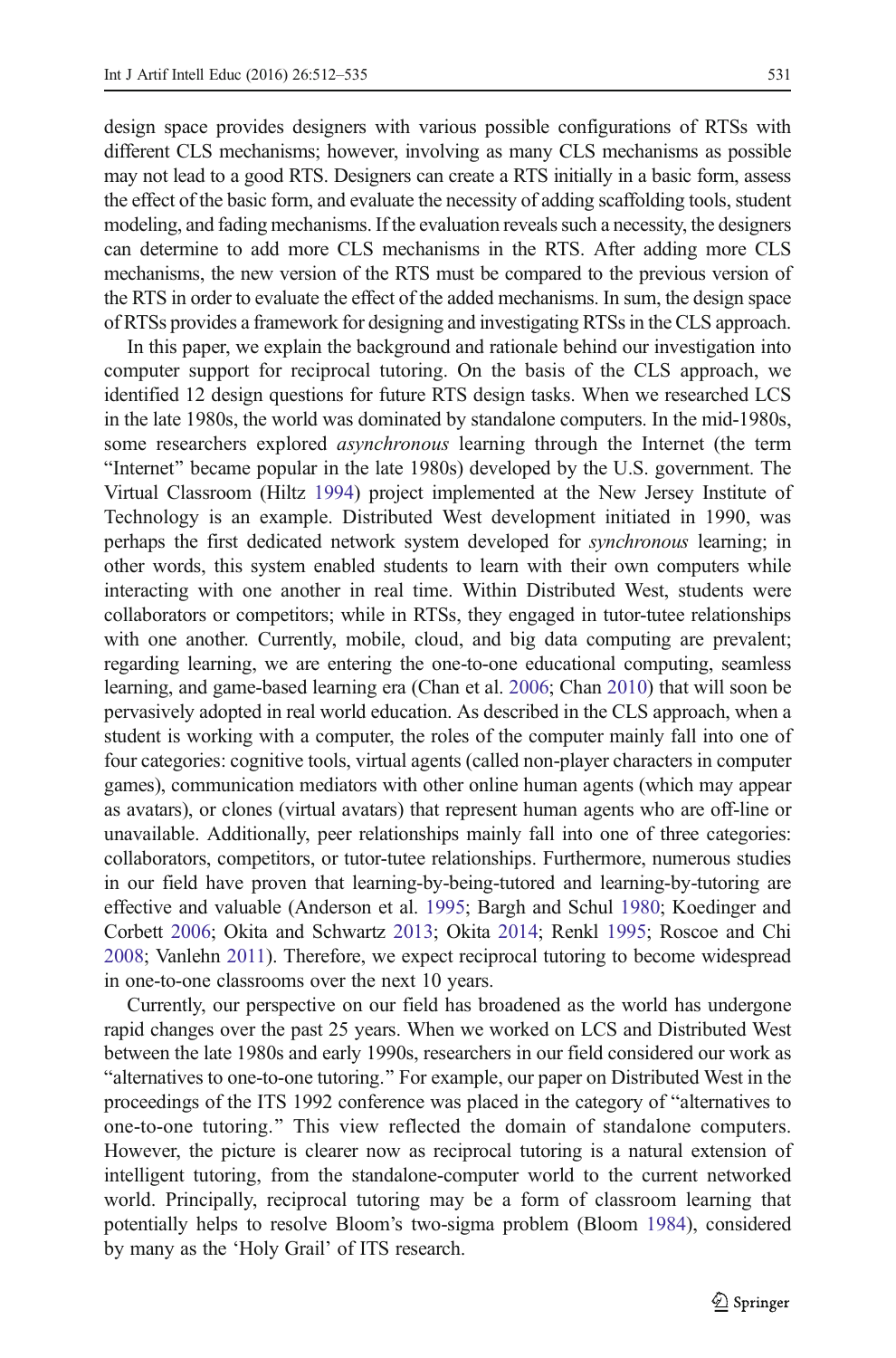<span id="page-20-0"></span>This paper reexamines the CLS approach for deigning RTSs and poses 12 design questions. The answers, however, to most of these design questions remain unclear and demand further exploration. The key objective of the CLS approach is to enable students to learn effectively under adaptive scaffolding in order to maintain appropriate cognitive load. Cognitive load theory (Sweller et al. [2011\)](#page-23-0) provides approaches to measure students' cognitive load in learning and principles to design effective learning systems; it is helpful for examining the CLS approach and provides answers to design questions. From the perspective of cognitive load theory, the aim of the CLS approach is to alter the intrinsic cognitive load of students by adaptively dispatching learning tasks to various agents and tools. The CLS approach, however, may lead to an increase in extraneous cognitive load. The search for answers of the design questions posed in this paper may lead to the establishment of the principles of the CLS approach that can be used to design effective RTSs. Nevertheless, we hope that this paper paves a road for future research on learning-by-tutoring and learning-by-being-tutored in the era of the connected and robotic world.

## **References**

- Anderson, J. R., Corbett, A. T., Koedinger, K. R., & Pelletier, R. (1995). Cognitive tutors: lessons learned. The Journal of the Learning Sciences, 4(2), 167–207.
- Aronson, E., Blaney, N., Stephan, C., Sikes, J., & Snapp, M. (1978). The jigsaw classroom. Beverly Hills, CA: Sage.
- Atkins, D. E., Bennett, J., Brown, J. S., Chopra, A., Dede, C., Fishman, B., et al. (2010). National educational technology plan 2010, draft, office of educational technology. U.S. Department of Education.
- Baker, R., Walonoski, J., Heffernan, N., Roll, I., Corbett, A., & Koedinger, K. (2008). Why students engage in "gaming the system" behavior in interactive learning environments. Journal of Interactive Learning Research, 19(2), 185–224.
- Bargh, J. A., & Schul, Y. (1980). On the cognitive benefits of teaching. Journal of Educational Psychology, 72 (5), 593–604.
- Barron, B. (2003). When smart groups fail. The Journal of the Learning Sciences, 12(3), 307–359.
- Biswas, G., Leelawong, K., Schwartz, D., Vye, N., & The Teachable Agents Group at Vanderbilt (2005). Learning by teaching: a new agent paradigm for educational software. Applied Artificial Intelligence, 19 (3–4), 363–392.
- Bloom, B. (1984). The 2 sigma problem: the search for methods of group instruction as effective as one-to-one Tutoring. Educational Researcher, 13(6), 4–16.
- Bull, S. (2004). Supporting learning with open learner models. Planning, 29(14), 1.
- Bull, S., & Kay, J. (2007). Student models that invite the learner in: the SMILI: open learner modelling framework. International Journal of Artificial Intelligence in Education, 17(2), 89–120.
- Burton, R. R., & Brown, J. S. (1979). An investigation of computer coaching for informal learning activities. International Journal of Man-Machine Studies, 11(1), 5–24.
- Chan, T. W. (1991). Integration-kid: A learning companion system. In J. Mylopolous, & R. Reiter (Eds.), Proceedings of the 12th international conference on artificial intelligence (vol. 2, pp. 1094–1099). Australia, Morgan: Kaufmann Publishers, Inc.
- Chan, T. W. (2010). How East Asian classrooms may change over the next 20 years. Journal of Computer Assisted Learning, 26(1), 28–52.
- Chan, T. W., & Baskin, A. B. (1988). "Studying with the prince" the computer as a learning companion, In Proceedings of 1988 International Conference on Intelligent Tutoring System (pp. 194–200). Canada: Montreal.
- Chan, T. W., & Chou, C. Y. (1997). Exploring the design of computer supports for reciprocal tutoring. International Journal of Artificial Intelligence in Education, 8, 1–29.
- Chan, T. W., Chung, Y. L., Ho, R. G., Hou, W. J., & Lin, G. L. (1992). Distributed learning companion systems - WEST revisited. In C. Frasson, G. Gauthier & G. McCalla (Eds.), Proceedings of the 2nd International Conference of Intelligent Tutoring Systems, Lecture Notes in Computer Science (Vol. 608, pp. 643–650), Springer-Verlag.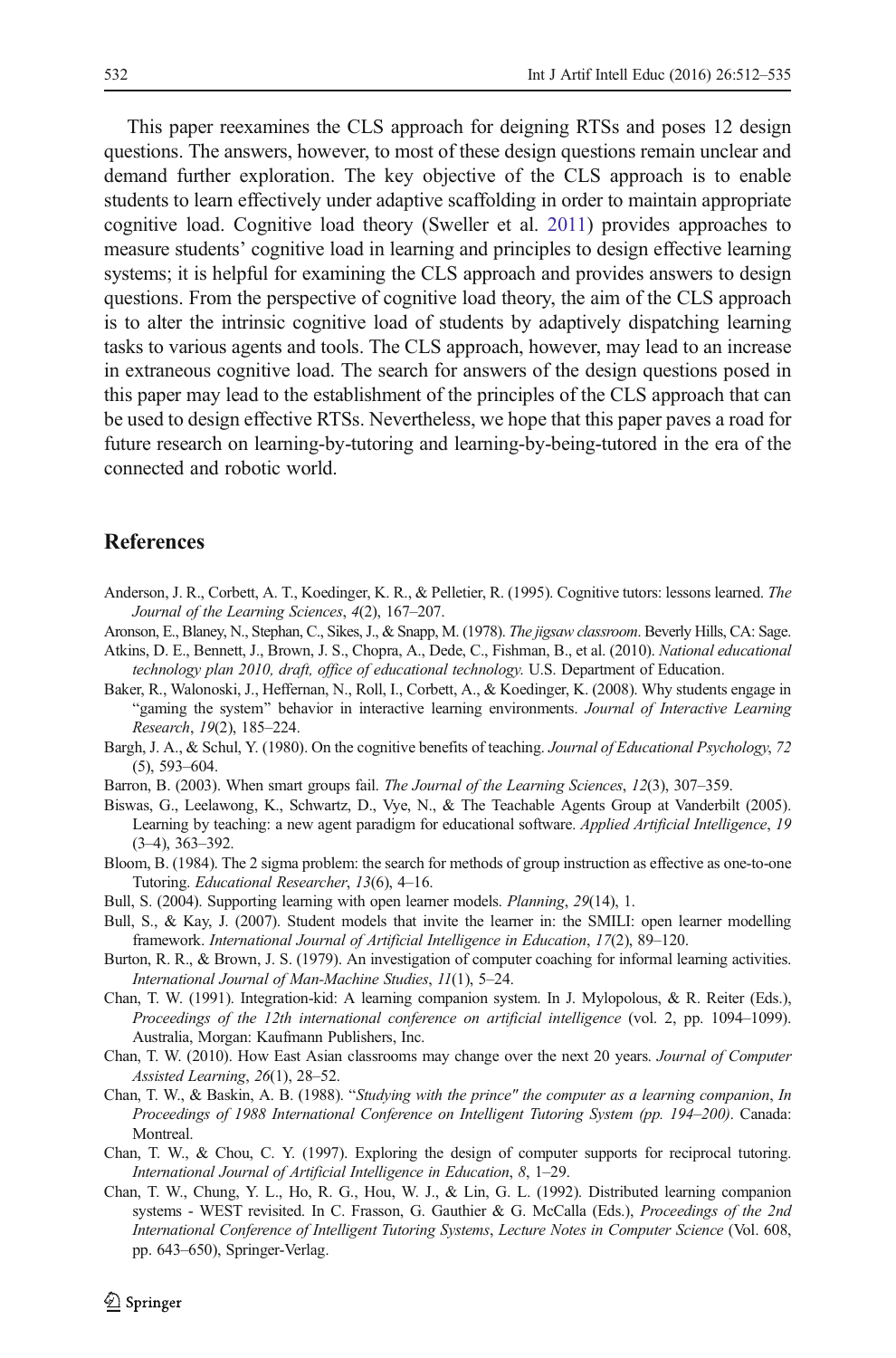- <span id="page-21-0"></span>Chan, T. W., Hue, C. W., Chou, C. Y., & Tzeng, O. J. L. (2001). Four spaces of network learning models. Computers & Education, 37, 141–161.
- Chan, T. W., Roschelle, J., Hsi, S., Kinshuk Sharples, M., Brown, T., et al. (2006). One-to-one technologyenhanced learning: an opportunity for global research collaboration. Research and Practice in Technology Enhanced Learning, 1(1), 3–29.
- Chang, L. J., Yang, J. C., Deng, Y. C., & Chan, T. W. (2003). EduXs: multilayer educational services platforms. Computers and Education, 41(1), 1–18.
- Chen, Z. H. (2014). Facilitating learning preferences and motivation of different ability students for socialcompetition or self-competition. Educational Technology & Society, 17(1), 283–293.
- Chen, Z. H., Chou, C. Y., Deng, Y. C., & Chan, T. W. (2007). Active open learner models as animal companions: motivating children to learn through interacting with my-pet and our-pet. International Journal of Artificial Intelligence in Education, 17(2), 145–167.
- Chen, Z. H., Chou, C. Y., Biswas, G., & Chan, T. W. (2012). Substitutive competition: virtual pets as competitive buffers to alleviate possible negative influence on pupils. British Journal of Educational Technology, 43(2), 247–258.
- Chen, Z. H., Chao, P., Chao, Y., Hsu, M. C., & Teng, C. H. (2013). Level up, my-pet: the effects of level-up mechanism of educational agents on student learning. *Educational Technology & Society, 16*(4), 111–121.
- Chen, Z. H., Wang, S. C., Lu, H. D., & Chou, C. Y. (2014). Tangible animal companions in traditional Chinese character learning. In Proceedings of the 22th International Conference on Computer in Education (ICCE 2014) (pp. 680–682).
- Chi, M. T., Siler, S. A., Jeong, H., Yamauchi, T., & Hausmann, R. G. (2001). Learning from human tutoring. Cognitive Science, 25(4), 471–533.
- Chou, C. Y., Lin, C. J. & Chan, T. W. (1999). User modeling in simulating learning companions. Proceedings of AI-ED 99, 9th International Conference on Artificial Intelligence in Education, (pp. 277–284), Le Mans, France.
- Chou, C. Y., Chan, T. W., & Lin, C. J. (2002a). An approach of implementing general learning companions for problem solving. IEEE Transactions on Knowledge and Data Engineering, 14(6), 1376–1386.
- Chou, C. Y., Lin, C. J., & Chan, T. W. (2002b). An approach to developing computational supports for reciprocal tutoring. Knowledge-Based Systems, 15(7), 407–412.
- Chou, C. Y., Chan, T. W., & Lin, C. J. (2003). Redefining the learning companion: the past, present, and future of educational agents. Computers & Education, 40(3), 255–269.
- Chou, C. Y., Huang, B. H., & Lin, C. J. (2011). Complementary machine intelligence and human intelligence in virtual teaching assistant for tutoring program tracing. Computers & Education, 57(4), 2303–2312.
- Csikszentmihalyi, M. (1975). The psychology of optimal experience. New York: Harper & Row.
- Del Solato, T., & Du Boulay, B. (1995). Implementation of motivational tactics in tutoring systems. Journal of Artificial Intelligence in Education, 6, 337–378.
- Delquadri, J., Greenwood, C. R., Whorton, D., Carta, J. J., & Hall, R. V. (1986). Classwide peer tutoring. Exceptional Children, 52, 535–542.
- Dillenbourg, P. (2002). Over-scripting CSCL: The risks of blending collaborative learning with instructional design. Three worlds of CSCL. Can we support CSCL?, Nederland, Heerlen, 61-91.
- Diziol, D., Walker, E., Rummel, N., & Koedinger, K. R. (2010). Using intelligent tutor technology to implement adaptive support for student collaboration. Educational Psychology Review, 22(1), 89–102.
- Evans, M. J., & Moore, J. S. (2013). Peer tutoring with the aid of the internet. British Journal of Educational Technology, 44(1), 144–155.
- Gagne, R. (1985). The conditions of learning (4th ed., ). New York: Holt, Rinehart & Winston.
- Greer, J., & Mark, M. (2015). Evaluation methods for intelligent tutoring systems revisited. Journal of Artificial Intelligence in Education in press.
- Greer, J. E., & McCalla, G. (Eds.) (1994). Student modelling: The key to individualized knowledge-based instruction. Heidelberg: Springer.
- Greer, J. E., McCalla, G. I., Collins, J., Kumar, V., Meagher, P., & Vassileva, J. (1998). Supporting peer help and collaboration in distributed workplace environments. International Journal of Artificial Intelligence in Education, 9, 159–177.
- Hietala, P., & Niemirepo, T. (1998). The competence of learning companion agents. *International Journal of* Artificial Intelligence in Education, 9, 178–192.
- Hiltz, S. R. (1994). The virtual classroom: Learning without limits Via computer networks. Intellect Ltd..
- Hsu, S. H., Chou, C. Y., Chen, F. C., Wang, Y. K., & Chan, T. W. (2007). An investigation of the differences between robot and virtual learning companions' influences on students' engagement. Proceedings of the First IEEE International Workshop on Digital Game and Intelligent Toy Enhanced Learning (DIGITEL 2007), 41–48.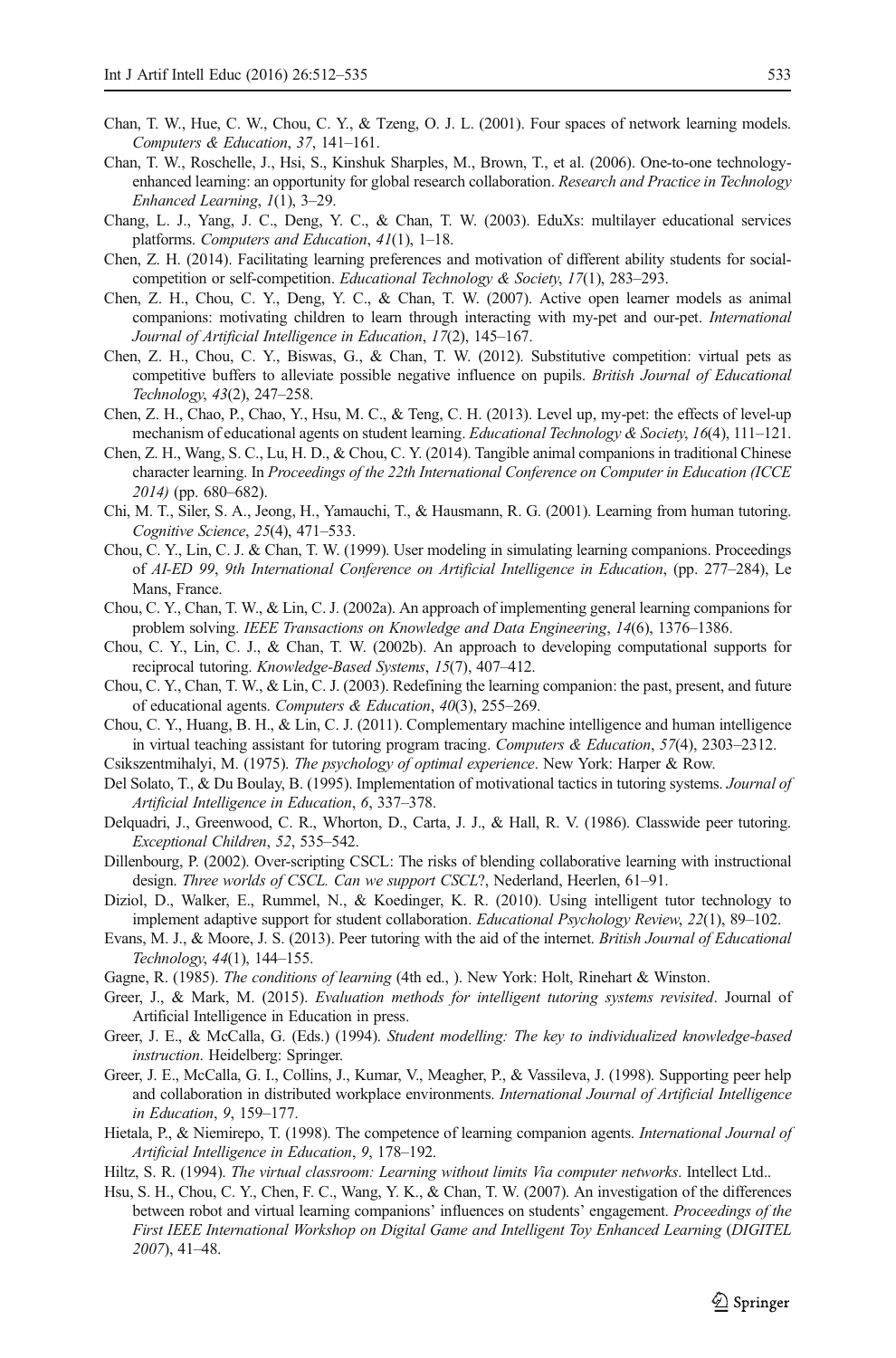- <span id="page-22-0"></span>Johnson, W. L., Rickel, J. W., & Lester, J. C. (2000). Animated pedagogical agents: face-to-face interaction in interactive learning environments. International Journal of Artificial Intelligence in Education, 11, 47–78.
- King, A. (1998). Transactive peer tutoring: distributing cognition and metacognition. *Educational Psychology* Review, 10(1), 57–74.
- King, A., Staffieri, A., & Adelgais, A. (1998). Mutual peer tutoring: effects of structuring tutorial interaction to scaffold peer learning. Journal of Educational Psychology, 90(1), 134.
- Kinnebrew, J. S., Biswas, G., Sulcer, B., & Taylor, R. S. (2013). Investigating self-regulated learning in teachable agent environments. In International Handbook of Metacognition and Learning Technologies (pp. 451–470). Springer New York.
- Kobbe, L., Weinberger, A., Dillenbourg, P., Harrer, A., Hämäläinen, R., Häkkinen, P., et al. (2007). Specifying computer-supported collaboration scripts. International Journal of Computer-Supported Collaborative Learning, 2(2–3), 211–224.
- Koedinger, K. R., & Corbett, A. T. (2006). Cognitive tutors: technology bringing learning science to the classroom. In K. Sawyer (Ed.), The Cambridge handbook of the learning sciences. Cambridge, MA: Cambridge University Press.
- Kollar, I., Fischer, F., & Hesse, F. W. (2006). Collaboration scripts-a conceptual analysis. Educational Psychology Review, 18(2), 159–185.
- Leelawong, K., & Biswas, G. (2008). Designing learning by teaching agents: the betty's brain system. International Journal of Artificial Intelligence in Education, 18(3), 181–208.
- Magnisalis, I., Demetriadis, S., & Karakostas, A. (2011). Adaptive and intelligent systems for collaborative learning support: a review of the field. Learning Technologies, IEEE Transactions on, 4(1), 5–20.
- Mark, M. A., & Greer, J. E. (1993). Evaluation methodologies for intelligent tutoring systems. Journal of Artificial Intelligence in Education, 4, 129–129.
- Matsuda, N., Keiser, V., Raizada, R., Tu, A., Stylianides, G., Cohen, W. W., et al. (2010). Learning by teaching simstudent: technical accomplishments and an initial use with students. In Proceedings of the international conference on intelligent tutoring systems (pp. 317–326). Springer: Berlin Heidelberg.
- Matsuda, N., Yarzebinski, E., Keiser, V., Raizada, R., Stylianides, G. J., & Koedinger, K. R. (2013). Studying the effect of a competitive game show in a learning by teaching environment. International Journal of Artificial Intelligence in Education, 23(1–4), 1–21.
- Mayer-Schönberger, V., & Cukier, K. (2014). Learning with Big data: The future of education. Houghton Mifflin Harcourt.
- Murray, T. (1999). Authoring intelligent tutoring systems: an analysis of the state of the art. *International* Journal of Artificial Intelligence in Education, 10, 98–129.
- Nichols, D. M. (1994). Issues in designing learning by teaching systems. In P. Brusilovsky, S. Dikareva, J. Greer, & V. Petrushin (Eds.) Proceedings of the East-West International Conference on Computer Technologies in Education (EW-ED'94), (Vol. 1, pp. 176–181), Crimea, Ukraine.
- Oh, S., & Woo, W. (2008). ARGarden: augmented edutainment system with a learning companion. In Transactions on Edutainment I, LNCS, 5080, 40–50.
- Okita, S. Y. (2014). Learning from the folly of others: learning to self-correct by monitoring the reasoning of virtual characters in a computer-supported mathematics learning environment. Computers & Education, 71, 257–278.
- Okita, S. Y., & Schwartz, D. L. (2013). Learning by teaching human pupils and teachable agents: the importance of recursive feedback. Journal of the Learning Sciences, 22(3), 375–412.
- Palinscar, A. S., & Brown, A. L. (1984). Reciprocal teaching of comprehension-fostering and comprehensionmonitoring activities. Cognition and Instruction, 1(2), 117–175.
- Palthepu, S., Greer, J., & McCalla, G. (1991). Learning by teaching. In The proceedings of the international conference on the learning sciences, AACE (pp. 357–363).
- Pea, R. D. (2004). The social and technological dimensions of scaffolding and related theoretical concepts for learning, education, and human activity. The Journal of the Learning Sciences, 13(3), 423-451.
- Reif, F., & Scott, L. A. (1999). Teaching scientific thinking skills: students and computers coaching each other. American Journal of Physics, 67(9), 819–831.
- Reiser, B. J. (2004). Scaffolding complex learning: the mechanisms of structuring and problematizing student work. Journal of the Learning Sciences, 13(3), 273–304.
- Renkl, A. (1995). Learning for later teaching: an exploration of mediational links between teaching expectancy and learning results. Learning and Instruction, 5(1), 21–36.
- Rittschof, K. A., & Griffin, B. W. (2001). Reciprocal peer tutoring: Re-examining the value of a co-operative learning technique to college students and instructors. Educational Psychology, 21(3), 313–331.
- Roscoe, R. D., & Chi, M. T. (2007). Understanding tutor learning: knowledge-building and knowledge-telling in peer tutors' explanations and questions. Review of Educational Research, 77(4), 534–574.